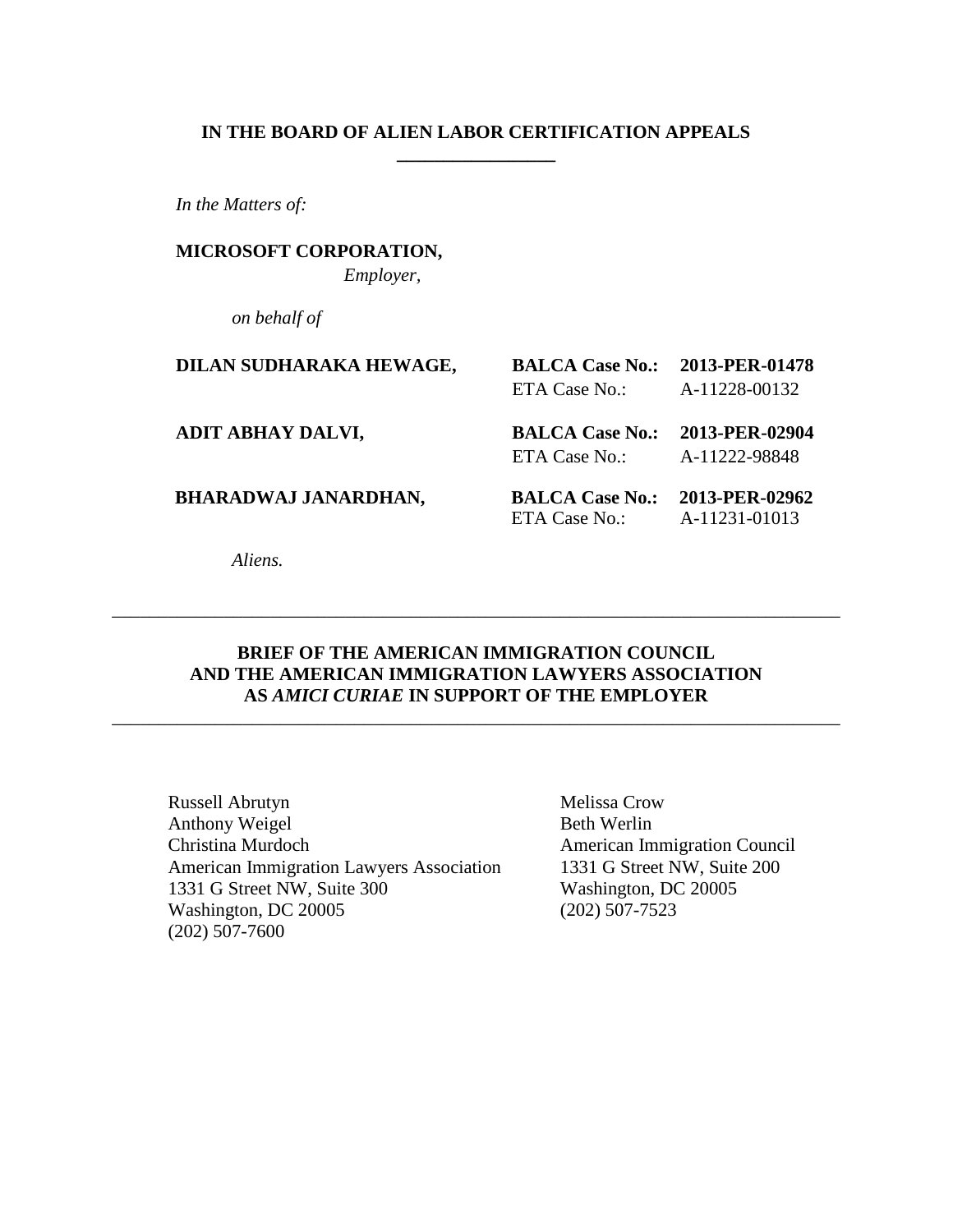|  | <b>TABLE OF CONTENTS</b> |
|--|--------------------------|
|--|--------------------------|

| $\mathbf{I}$ . | THE CERTIFYING OFFICER'S NARROW READING OF 20 C.F.R. § 656.17(k)(1)<br>REPRESENTS A CLEAR DEPARTURE FROM ITS ESTABLISHED                                                          |
|----------------|-----------------------------------------------------------------------------------------------------------------------------------------------------------------------------------|
|                | A. The Department Has Not Issued Guidance Regarding a Preferred or Required                                                                                                       |
|                | B. The Absence of Specific Requirements Means that Various Methods of Notice                                                                                                      |
|                | C. Through a Pattern of Decision Making, the Department Approved the                                                                                                              |
| II.            | THE BOARD SHOULD NOT ACCORD DEFERENCE TO THE CO'S NEW<br>INTERPRETATION OF 20 C.F.R. § 656.17(k)(1) BECAUSE DOING SO WOULD                                                        |
| III.           | BECAUSE THE CO'S DENIALS IGNORE ESTABLISHED AGENCY PRACTICE<br>AND TREAT SIMILARLY SITUATED APPLICANTS DIFFERENTLY, THEY<br>CONSTITUTE ARBITRARY AND CAPRICIOUS AGENCY ACTION  12 |
| IV.            | THE AGENCY'S FAILURE TO PROVIDE ADEQUATE NOTICE TO EMPLOYERS<br>BEFORE ABANDONING ITS ESTABLISHED INTERPRETATION OF 20 C.F.R.                                                     |
| $V_{\cdot}$    | EVEN IF THE BOARD WERE TO AFFIRM THE CO'S INTERPRETATION OF<br>THE LAYOFF REGULATION, THE NEW INTERPRETATION SHOULD NOT                                                           |
|                |                                                                                                                                                                                   |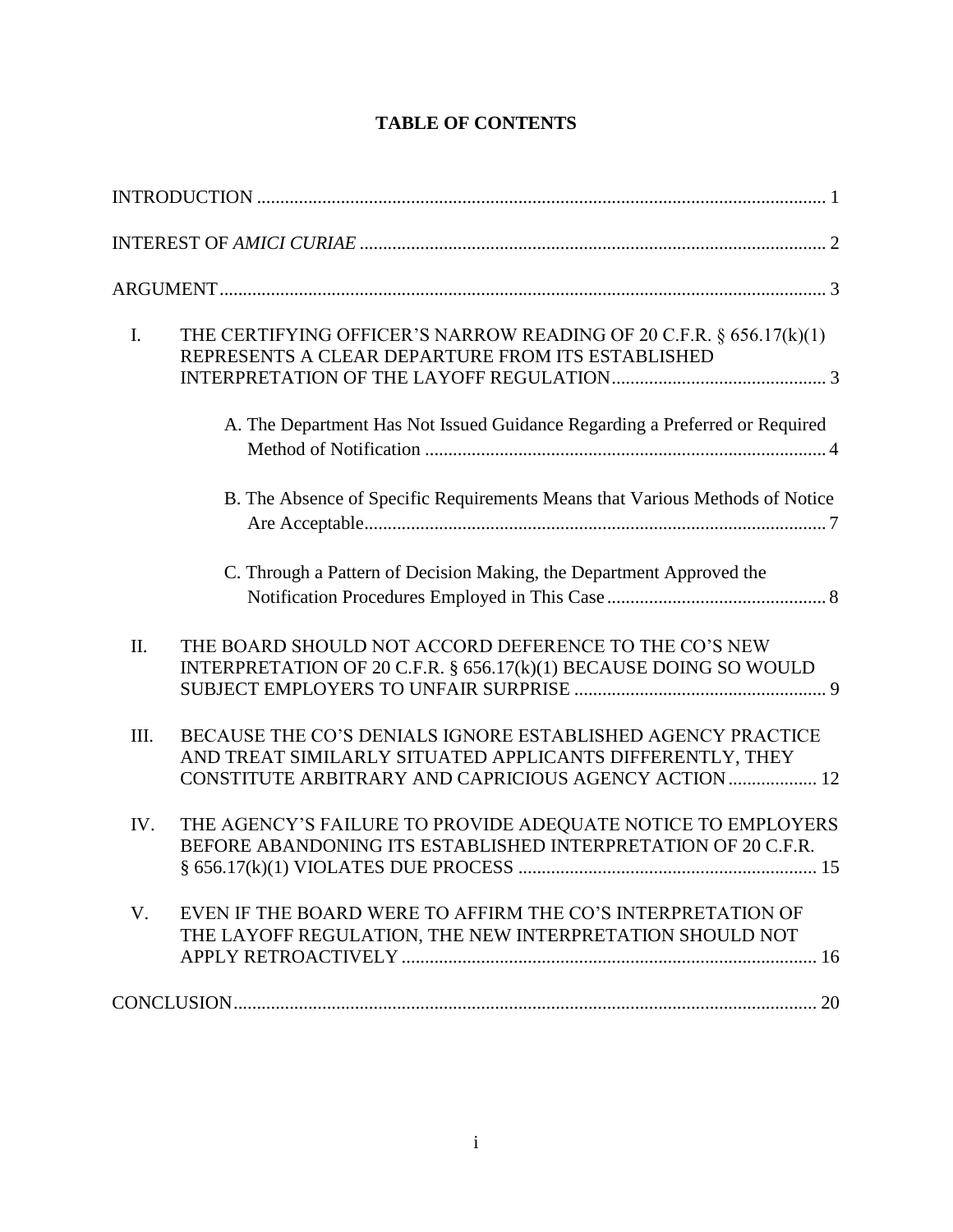## **TABLE OF AUTHORITIES**

| Christopher v. SmithKline Beecham Corp., 132 S. Ct. 2156 (2012)  10, 11, 16    |  |
|--------------------------------------------------------------------------------|--|
|                                                                                |  |
|                                                                                |  |
| Denzel Gunnels, d/b/a Gunnels Arabians, 2010-PER-00628 (Nov. 16, 2010)  15     |  |
|                                                                                |  |
|                                                                                |  |
|                                                                                |  |
| Freeman United Coal Mining Co. v. FMSHRC, 108 F.3d 358 (D.C. Cir. 1997)  15    |  |
|                                                                                |  |
|                                                                                |  |
|                                                                                |  |
|                                                                                |  |
|                                                                                |  |
|                                                                                |  |
| Heckler v. Cmty. Health Servs. of Crawford County, Inc., 467 U.S. 51 (1984) 17 |  |
|                                                                                |  |
|                                                                                |  |
| Laborers' Int'l Union v. Foster Wheeler Corp., 26 F.3d 375 (3d Cir. 1994) 18   |  |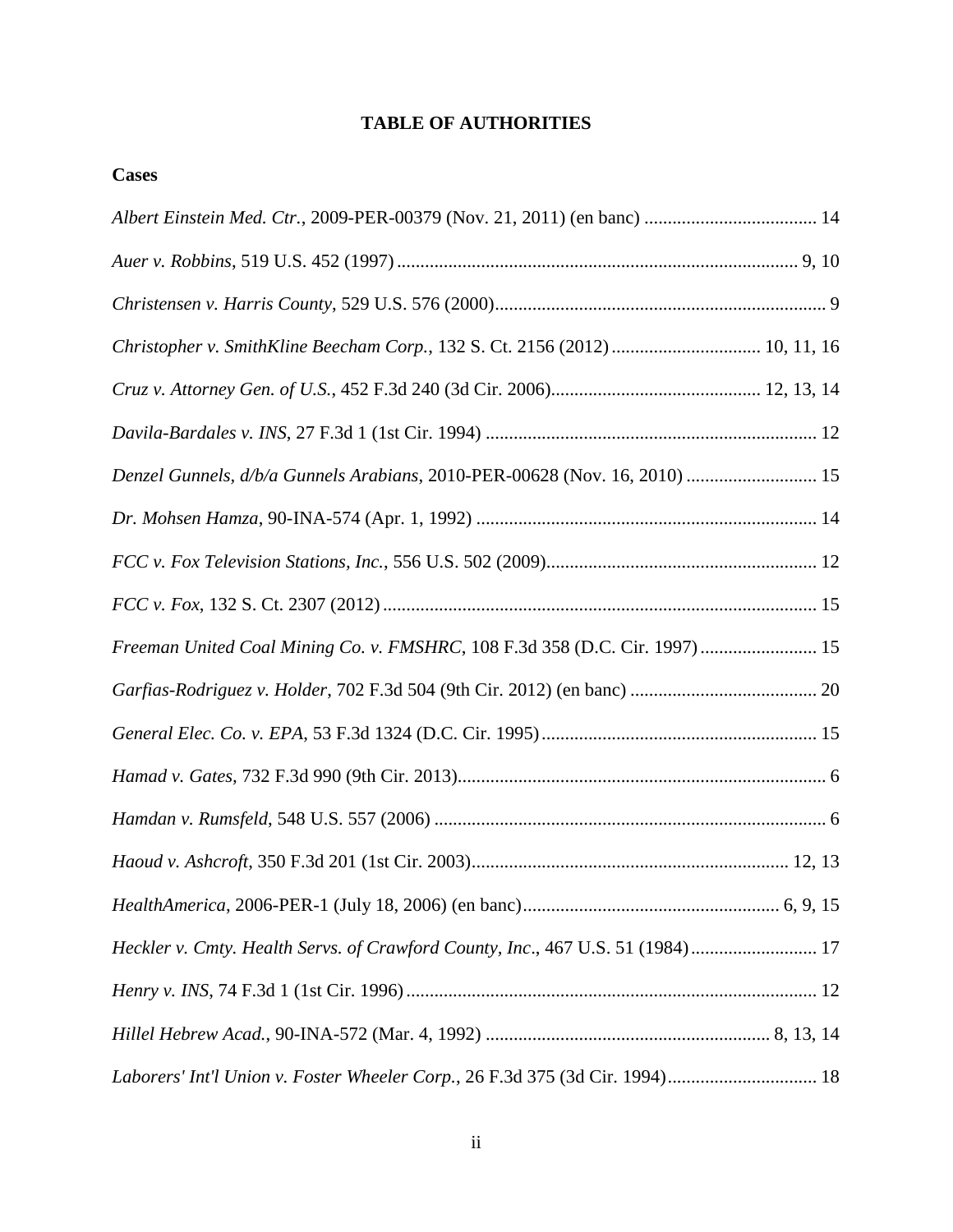| Pine Ridge Landscaping & Irrigation, Inc., 99-INA-103 (Mar. 23, 1999)  14 |  |
|---------------------------------------------------------------------------|--|
|                                                                           |  |
| Retail, Wholesale & Dep't Store Union, AFL-CIO v. NLRB, 466 F.2d 380      |  |
|                                                                           |  |
|                                                                           |  |
|                                                                           |  |
| Seven Oaks Landscapes, 2011-PER-02628, 2011-PER-02471 (Jul. 26, 2013) 5   |  |
|                                                                           |  |
|                                                                           |  |
|                                                                           |  |
|                                                                           |  |
|                                                                           |  |
|                                                                           |  |
| <b>Statutes</b>                                                           |  |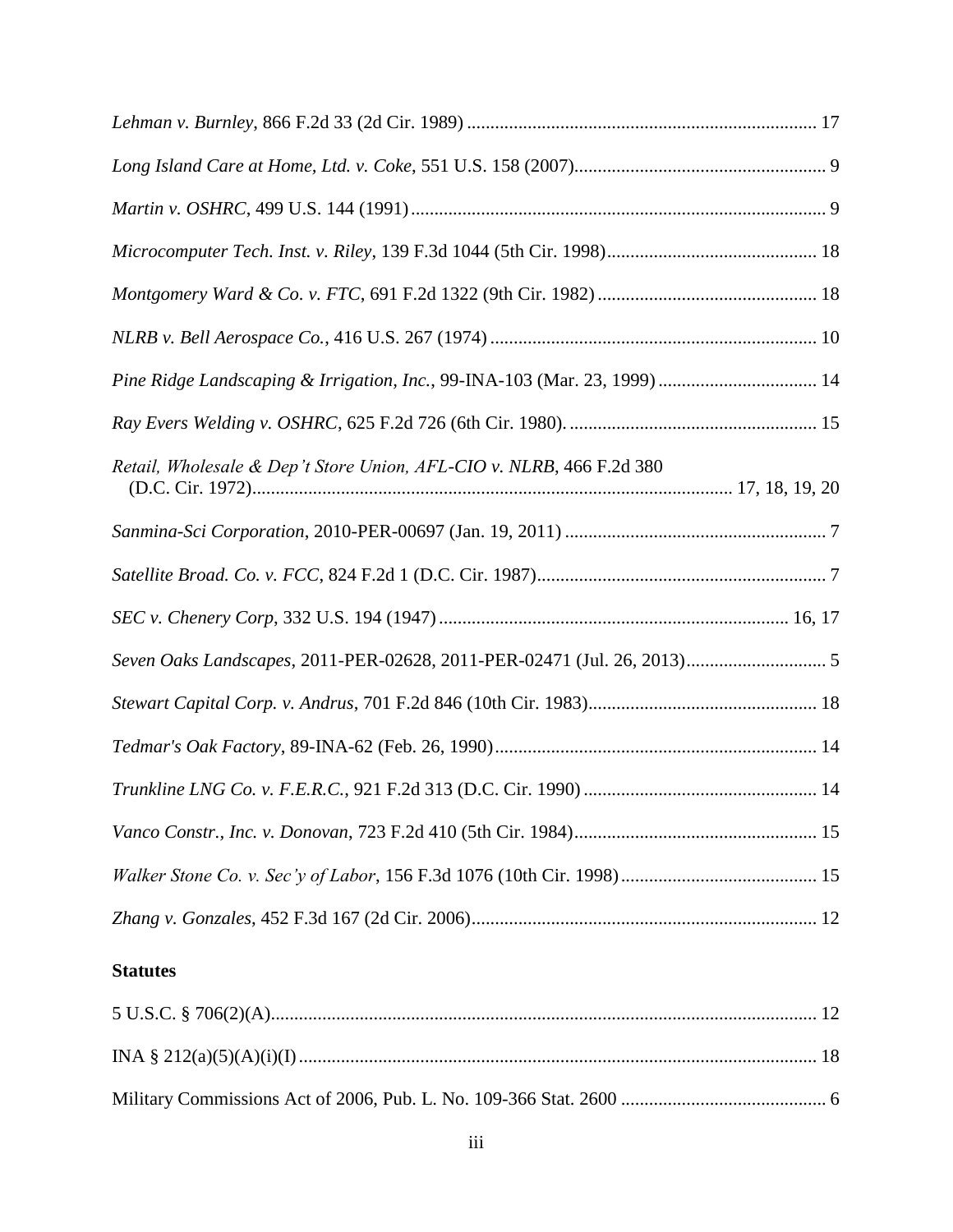# **Regulations**

| Labor Certification for the Permanent Employment of Aliens in the United States;                                                                                                                                                               |
|------------------------------------------------------------------------------------------------------------------------------------------------------------------------------------------------------------------------------------------------|
| Labor Certification for the Permanent Employment of Aliens in the United States;                                                                                                                                                               |
| <b>Other Authorities</b>                                                                                                                                                                                                                       |
| Common Trends in DOL Audits: Practice Pointers, AILA InfoNet Doc. No. 13012344 (Jan. 23,<br>2013) available at http://www.aila.org/content/default.aspx?docid=42945 (last visited                                                              |
| DOL Liaison Practice Tip: Layoffs in the PERM Context, AILA InfoNet Doc. No. 09021762<br>(Feb. 17, 2009), available at http://www.aila.org/content/default.aspx?docid=42945 (last                                                              |
| <b>OFLC</b> Frequently Asked Questions and Answers,<br>http://www.foreignlaborcert.doleta.gov/faqsanswers.cfm (last visited November 6, 2013) 6                                                                                                |
| See DOL Stakeholders Meeting July 15, 2008, New Orleans, Louisiana, Report by AILA, AILA<br>InfoNet Doc. No. 08073066 (July 15, 2008), available at<br>http://www.aila.org/content/default.aspx?docid=26089 (last visited November 6, 2013)  7 |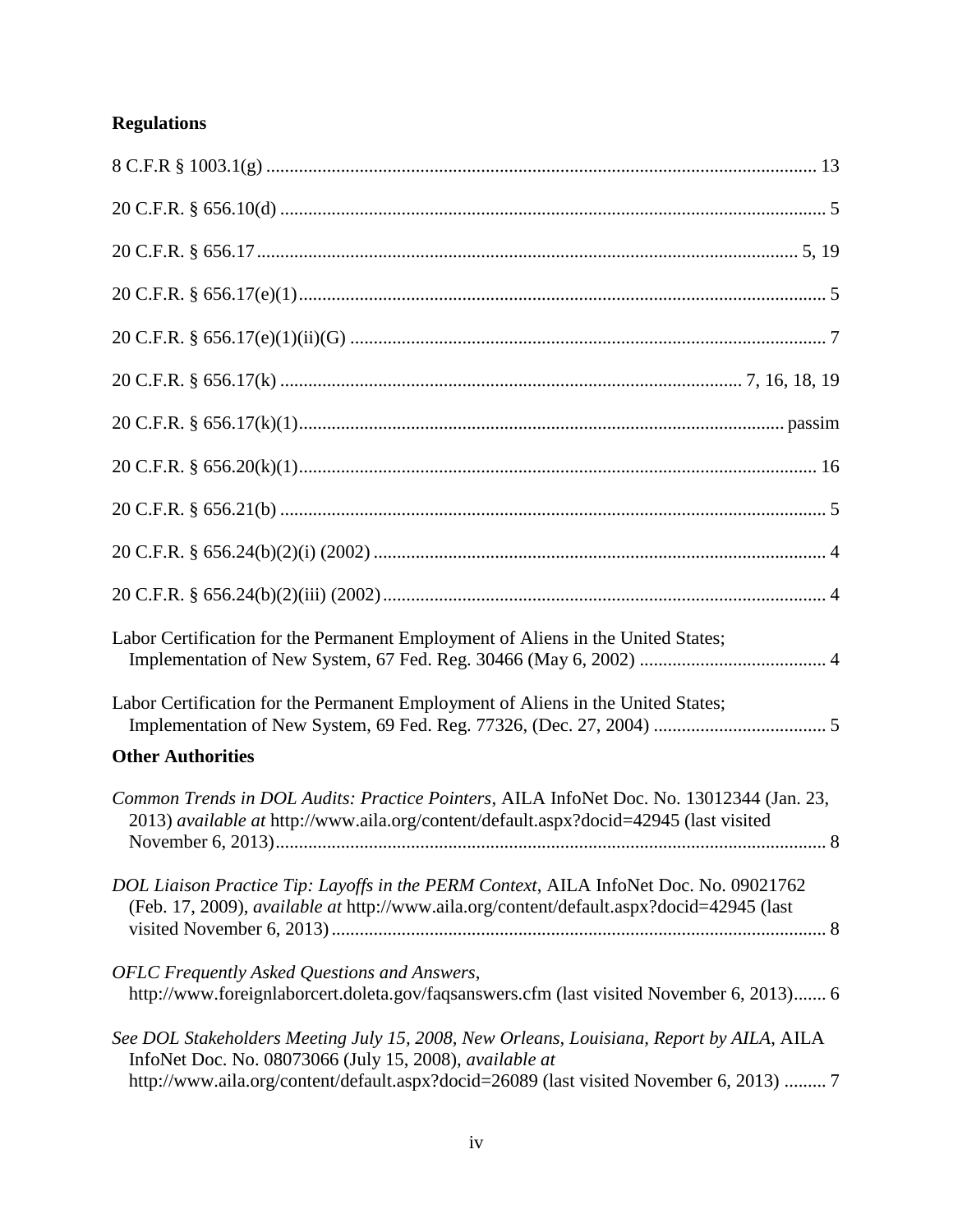| William V. Luneburg, Retroactivity and Administrative Rulemaking, 1991 Duke L.J. 106 |  |
|--------------------------------------------------------------------------------------|--|
|                                                                                      |  |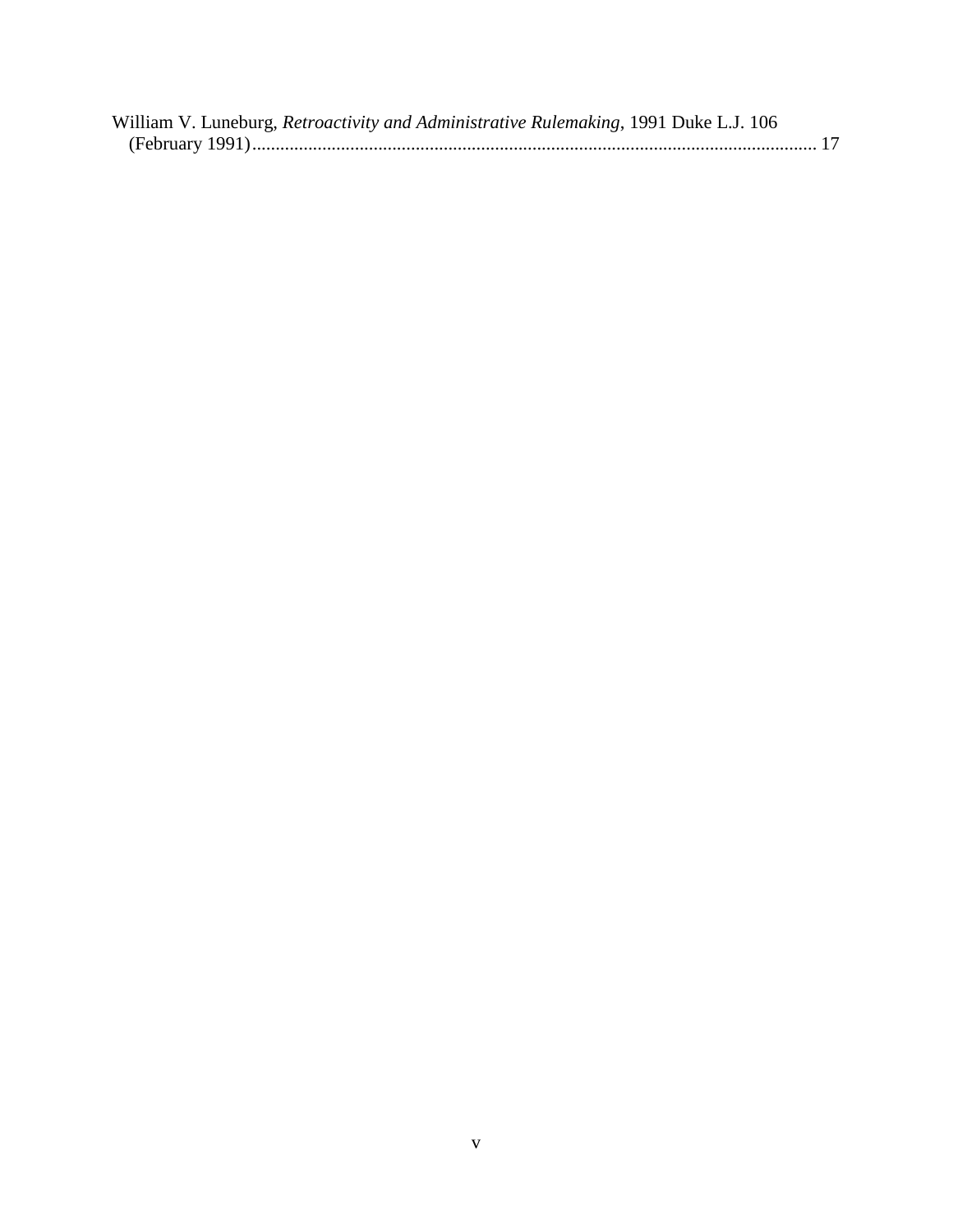#### **INTRODUCTION**

Consistency in agency decision making is a hallmark of due process and fundamental fairness. Regulated parties rely on established policies and practices and conform their behavior accordingly. They assume that similarly situated applicants will be subject to the same rules unless they receive notice to the contrary. As this case demonstrates, an agency's decision to change course without prior notice can have serious economic and practical consequences.

The labor certification process is a serious undertaking for an employer. It is timeconsuming, costly, and labor-intensive. Having to go through the process multiple times substantially increases the cost and can jeopardize an employer's ability to retain qualified foreign employees for jobs in which there are no able, willing, qualified, and available U.S. workers. As such, an employer who files an application for a labor certification wants to do it right.

The layoff regulation currently before the Board, 20 C.F.R. § 656.17(k)(1), does not require an employer to use a specific procedure to notify laid off employees of a new job opportunity, and the Department of Labor ("Department") has never articulated a preferred or required method of notification. That means that employers have been left to develop their own procedures—procedures that make sense in their real-world recruiting efforts to attract qualified candidates for a job—and await approval (or rejection) of their selected method of notification through individual adjudications of their applications. Time and time again, Certifying Officers have approved the very notification procedure that was employed in this case. The Certifying Officer's (CO) decisions here represent a clear departure from its established pattern of decision making.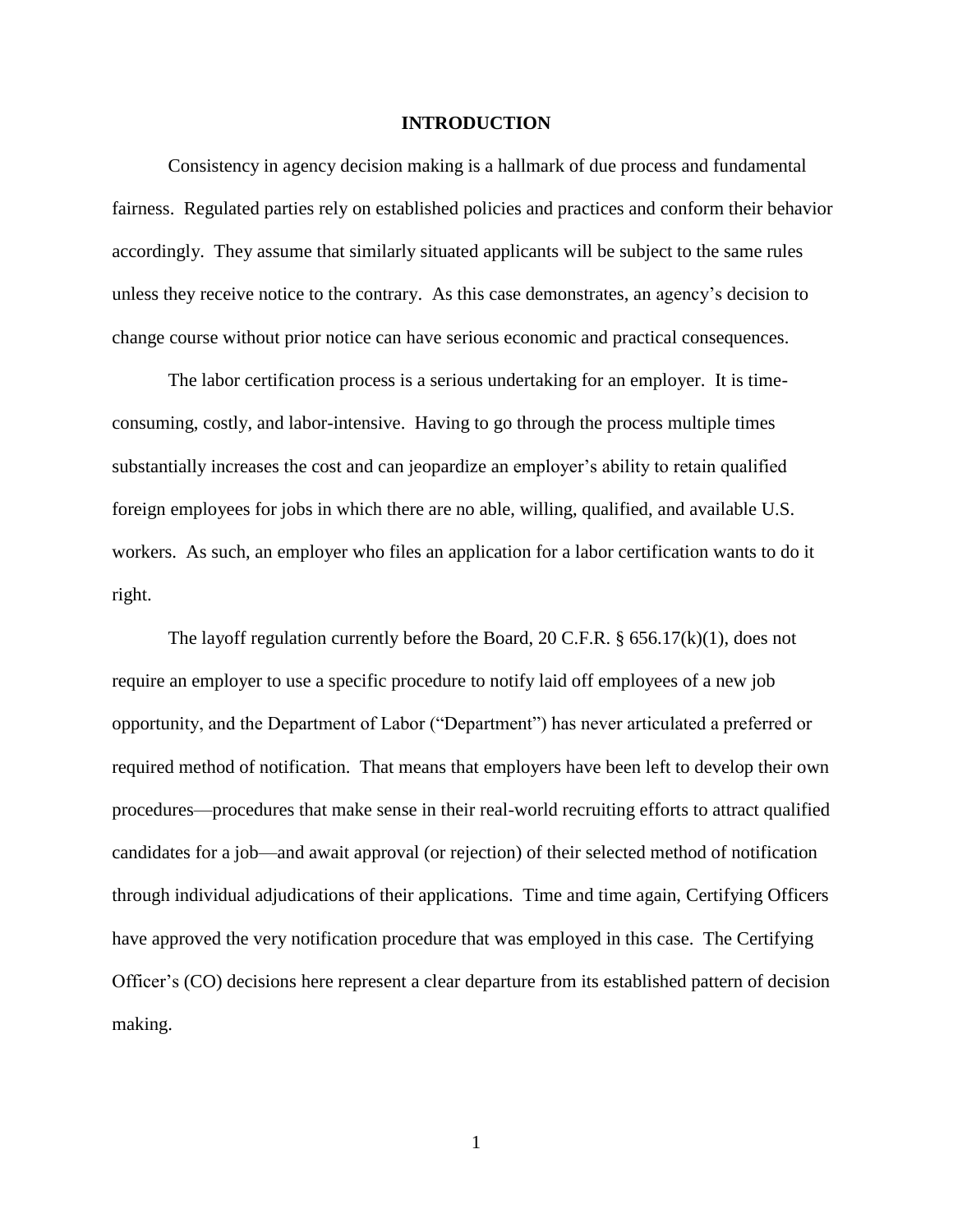Although *amici curiae* take no position on the reasonableness of the employer's interpretation of 20 C.F.R. § 656.17(k)(1) in this case, *amici* contend that the Board should not accord deference to the CO's decisions and instead should set them aside because they ignore established practices and thus are arbitrary and capricious under the Administrative Procedure Act. The CO's decisions also fail to comport with due process because the Department did not notify employers before abandoning its established interpretation of 20 C.F.R. § 656.17(k)(1). Even if the Board were to affirm the CO's interpretation, *amici* would urge the Board to apply this new interpretation prospectively only so as not to impose an unfair burden on employers who reasonably relied on the prior interpretation.

#### **INTEREST OF** *AMICI CURIAE*

The American Immigration Council is a non-profit organization established to increase public understanding of immigration law and policy, advocate for the just and fair administration of our immigration laws, protect the legal rights of noncitizens, and educate the public about the enduring contributions of America's immigrants. The Immigration Council has played an instrumental role in highlighting the important economic contributions of immigrants at the local and federal levels, including their roles as innovators and entrepreneurs. In addition, through its work on the economic benefits of immigration reform, the Immigration Council has helped to establish baseline standards for understanding the important role immigration plays in shaping and driving a 21st century American economy. The Immigration Council also engages in impact litigation, appears as *amicus curiae* before administrative tribunals and federal courts, and provides technical assistance to attorneys on business immigration and other issues.

The American Immigration Lawyers Association (AILA) is a national association with more than 13,000 members throughout the United States, including lawyers and law school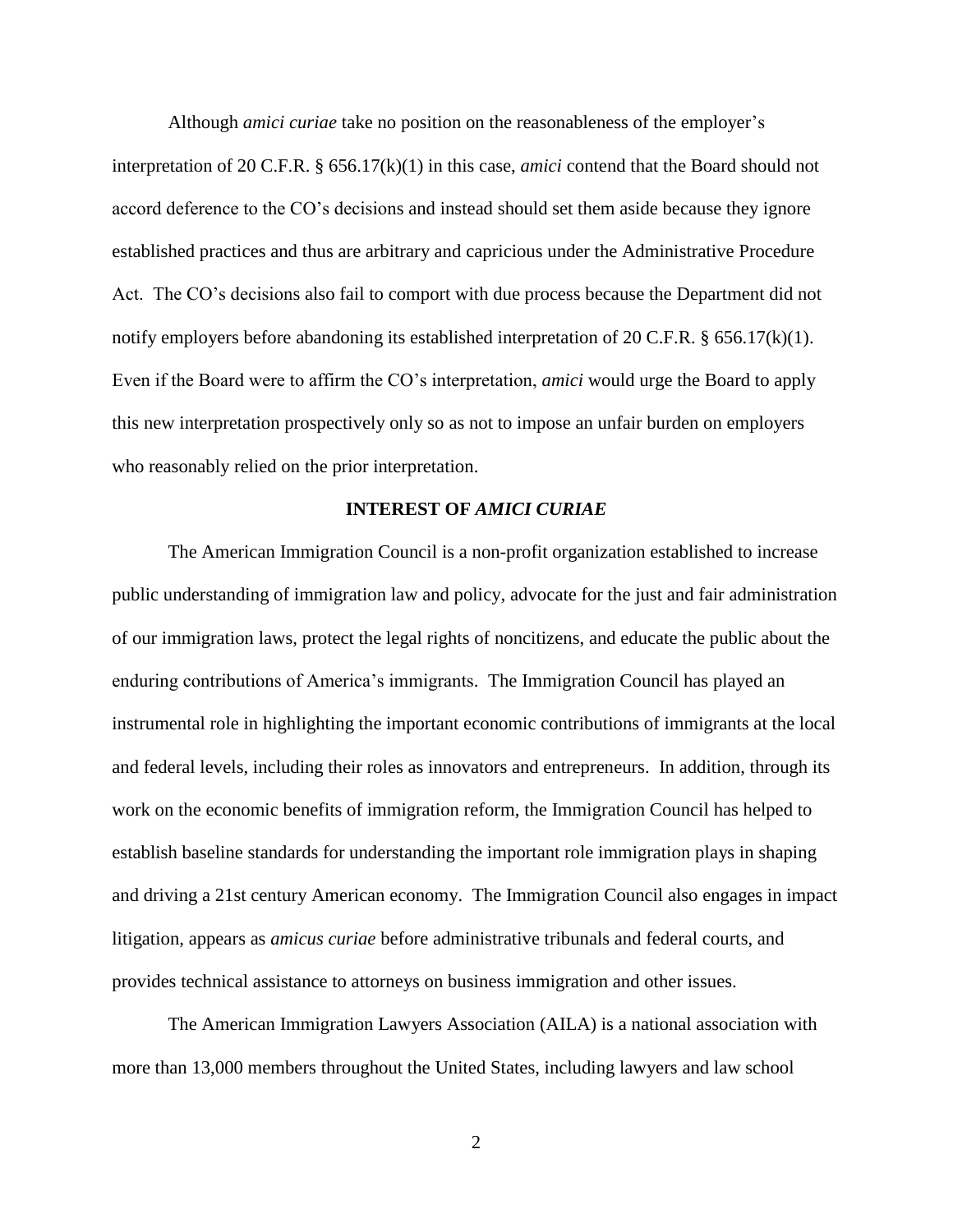professors who practice and teach in the field of immigration and nationality law. AILA seeks to advance the administration of law pertaining to immigration, nationality and naturalization; to cultivate the jurisprudence of the immigration laws; and to facilitate the administration of justice and elevate the standard of integrity, honor, and courtesy of those appearing in a representative capacity in immigration and naturalization matters. Through its government agency liaison activities, AILA regularly engages with the Department of Labor and the Office of Foreign Labor Certification (OFLC) directly and through quarterly "stakeholder" meetings conducted by the OFLC as part of its outreach to the regulated community on matters of policy and operation.

Both the Immigration Council and AILA have a substantial interest in the issues presented in this case, which implicate due process and fundamental fairness in PERM adjudications.

#### **ARGUMENT**

### **I. THE CERTIFYING OFFICER'S NARROW READING OF 20 C.F.R. § 656.17(k)(1) REPRESENTS A CLEAR DEPARTURE FROM ITS ESTABLISHED INTERPRETATION OF THE LAYOFF REGULATION.**

On its face, the layoff regulation, 20 C.F.R.  $\S$  656.17(k)(1), does not require an employer to use specific procedures to notify laid off employees of a new job opportunity. Rather, the regulation provides only that the "employer must document it has notified and considered all potentially qualified laid off (employer applicant) U.S. workers of the job opportunity involved in the application and the results of the notification and consideration." *Id*. The history of the layoff provision confirms that the Department of Labor has never articulated a preferred or required method of notification and thus has permitted employers to decide for themselves how to notify their former workers. Moreover, through a pattern of decision making, the Department has repeatedly approved the notification procedures at issue in this case. Thus, the CO's narrow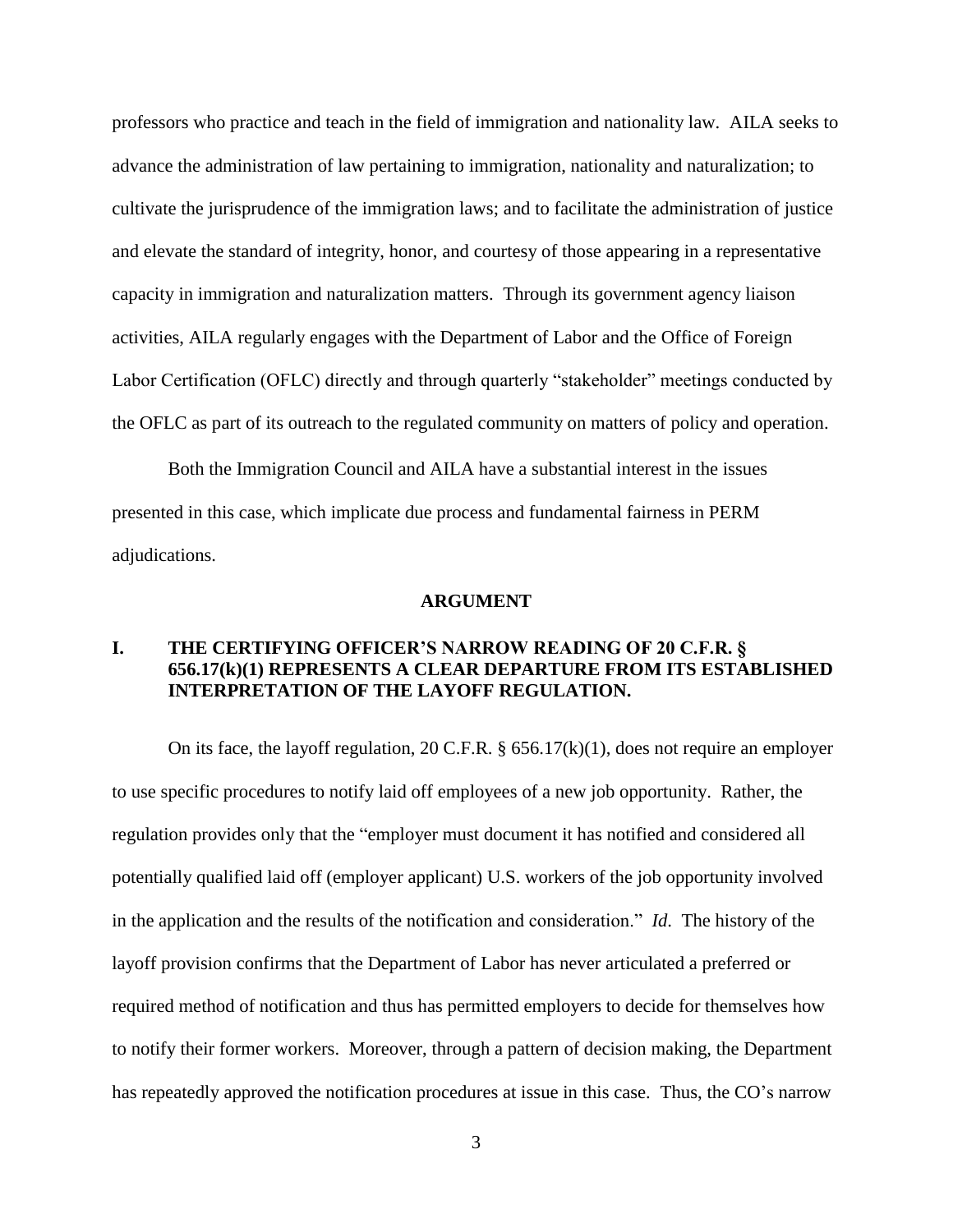reading of 20 C.F.R.  $\S$  656.17(k)(1) represents a clear departure from its established interpretation of this regulation.

### **A. The Department Has Not Issued Guidance Regarding a Preferred or Required Method of Notification.**

Prior to the issuance of the PERM regulations, the Department did not specifically require employers to notify and consider laid off workers of new job opportunities, though the Department did take the position that COs "have the authority to consider the availability of these workers under § 656.24(b)(2)(i) and (iii) [(2002)]" of the former regulations. *See* Labor Certification for the Permanent Employment of Aliens in the United States; Implementation of New System, 67 Fed. Reg. 30466, 30474 (May 6, 2002) (citing pre-PERM regulations that permitted the CO to determine whether there are other appropriate sources of workers from which the employer should or might be able to recruit U.S. workers and to consider as many sources as are appropriate in determining whether U.S. workers are available). In 2002, the Department announced a proposed rule that would "require employers, if there has been a layoff in the area of intended employment within 6 months of the filing of the application, to attest to and document notification and consideration of potentially qualified U.S. workers involved in the layoff and the results of such notification." *Id*. 1

The Department received several comments and suggestions regarding the proposed layoff regulation. *See* Labor Certification for the Permanent Employment of Aliens in the

The Department proposed the following language:

If there has been a layoff by the employer applicant in the area of intended employment within 6 months of filing the occupation [sic] involving the occupation for which certification is sought or in a related occupation, the employer must document that it has notified and considered all potentially qualified laid off U.S. workers of the job opportunity involved in the application and the results of the notification.

*Id.* at 30499.

 $\frac{1}{1}$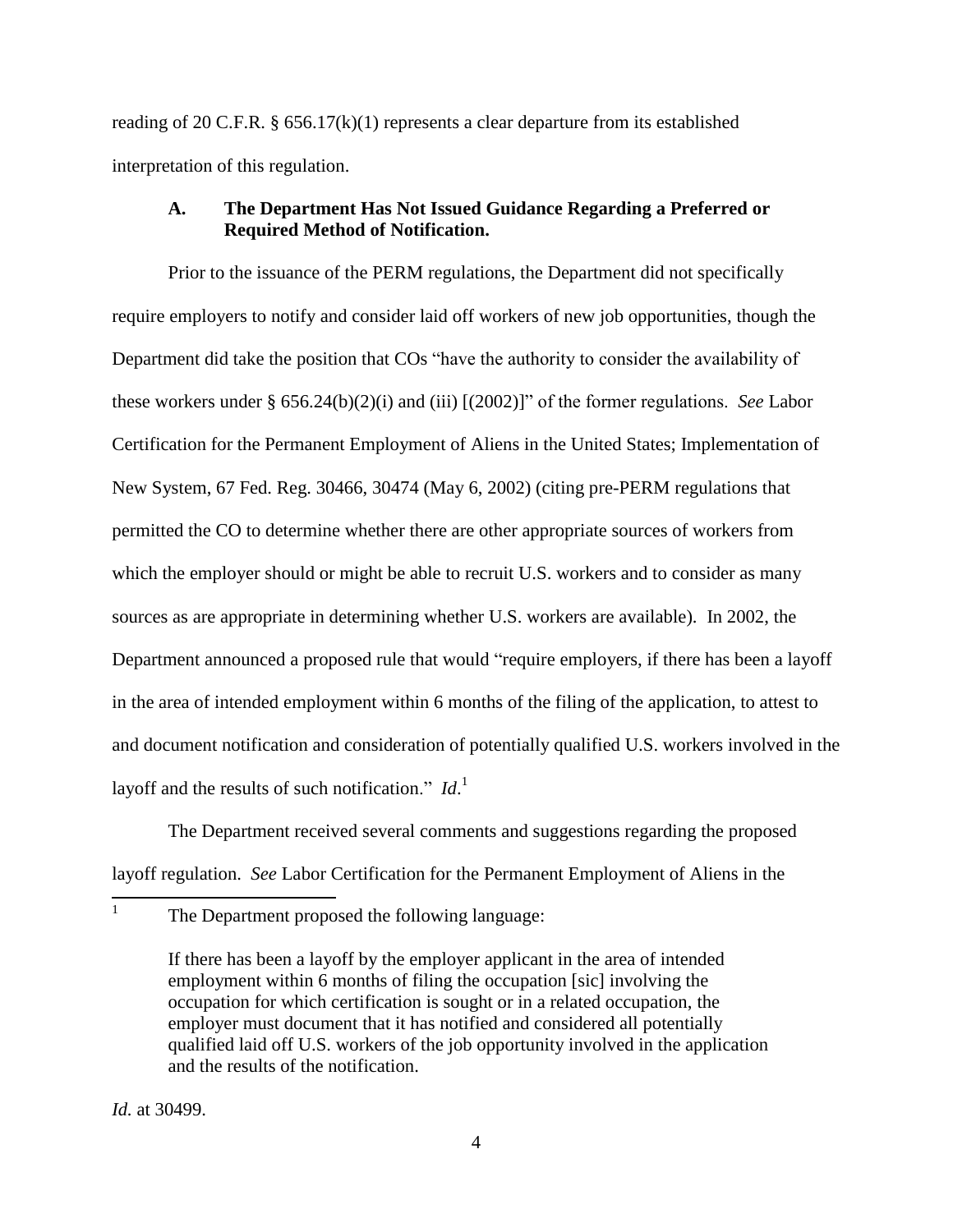United States; Implementation of New System, 69 Fed. Reg. 77326, 77354-55 (Dec. 27, 2004). In the preamble to the final rule, the Department addressed comments concerning whether an employer was required to notify workers laid off by other employers, how the CO would know that there were laid off workers, and the definitions of "related occupation" and "layoff." *Id.* In addition, the Department rejected a commenter's suggestion that the employer be required to document that all its laid off workers are employed. *Id.* at 77355. In rejecting this more rigorous requirement, the Department noted that "laid-off staff may be unreachable, and may be unwilling to cooperate with former employers.  $\ldots$ " *Id.*<sup>2</sup>

Significantly, nothing in the Federal Register notice—including both the preamble and the final rule itself—addressed the method of notification. This is particularly noteworthy given that other PERM provisions do mandate specific procedures. For example, for professional occupations, the Department specifies where, when, and how advertisements must be placed. *See* 20 C.F.R. § 656.17(e)(1). Similarly, when employers are in supervised recruitment, the regulations specify where, when, and how an employer must advertise a position. *See* 20 C.F.R. § 656.21(b). The regulations also mandate specific procedures for posting the notice of filing an application under § 656.17. *See* 20 C.F.R. § 656.10(d). Given that the Department has provided specific notice methods and procedures in other contexts, the absence of specific notice requirements in the layoff context must be construed to give employers more leeway in notifying laid off U.S. workers. *See Seven Oaks Landscapes*, 2011-PER-02628, 2011-PER-02471 at 5 (Jul. 26, 2013) ("To expand the regulations to cure a presumed inadvertent omission amounts to judicial overreaching, especially when confronting a regulation crafted with such painstaking attention to detail as the PERM regulations."). *Accord Hamdan v. Rumsfeld*, 548 U.S. 557, 578

 $\frac{1}{2}$ The Department also rejected a commenter's suggestion that consulting firms document that they are not referring workers to a place of employment where workers were laid off. *Id.*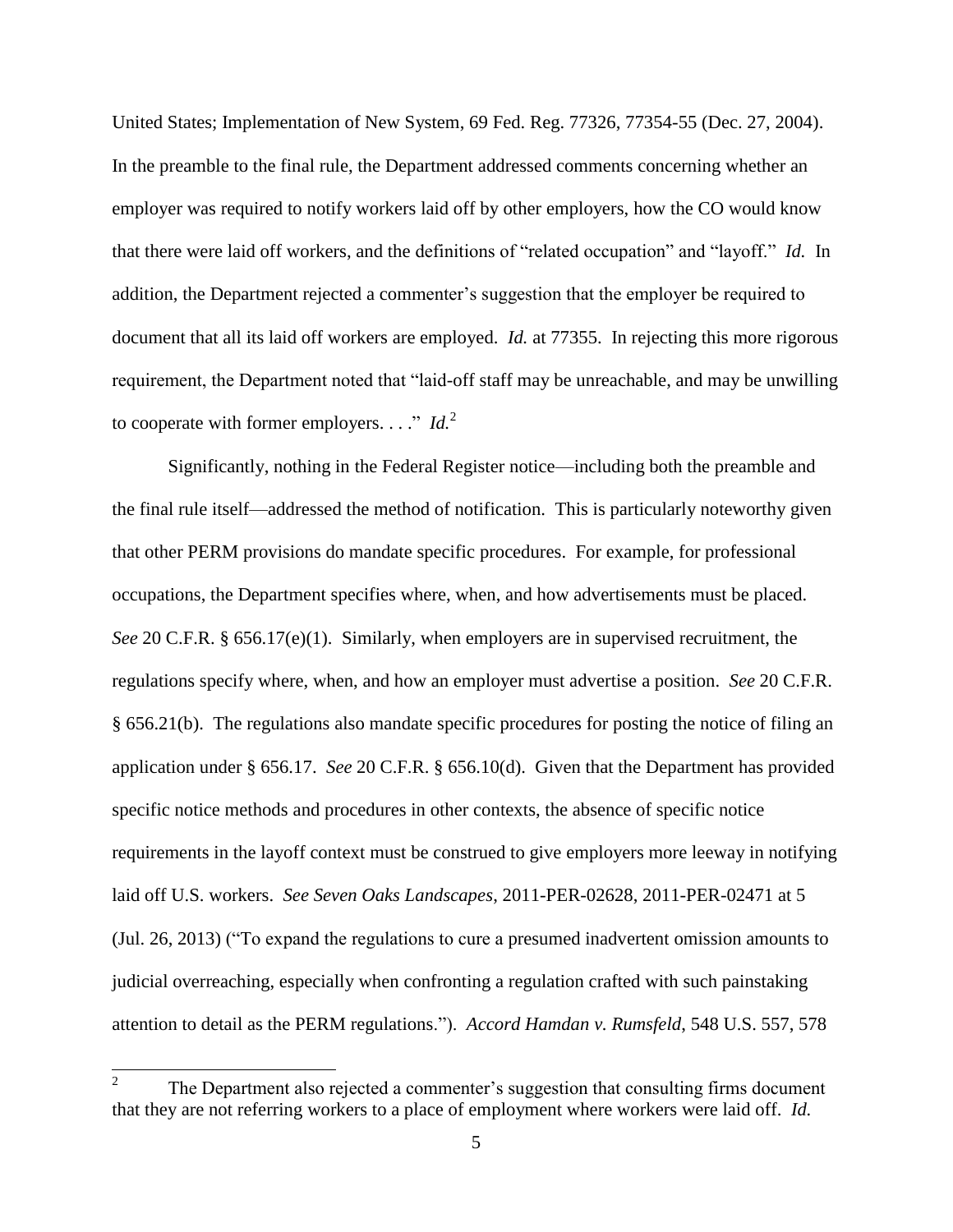(2006) ("a negative inference may be drawn from the exclusion of language from one statutory provision that is included in other provisions"), *superseded by statute,* Military Commissions Act of 2006, Pub. L. No. 109-366, 120 Stat. 2600, *as recognized in Hamad v. Gates,* 732 F.3d 990 (9th Cir. 2013) ("a negative inference may be drawn from the exclusion of language from one statutory provision that is included in other provisions").

The Department's failure to issue an FAQ on the layoff regulation bolsters this interpretation. *See OFLC Frequently Asked Questions and Answers*,

<http://www.foreignlaborcert.doleta.gov/faqsanswers.cfm> (last visited November 6, 2013). Although an FAQ may not be legally binding, the Department often uses this mechanism to provide guidance to employers who wish to conform their conduct to its designated best practices. *See HealthAmerica*, 2006-PER-1, at 12 (July 18, 2006) (en banc) *superseded in part by regulation,* Labor Certification for the Permanent Employment of Aliens in the United States; Reducing the Incentives and Opportunities for Fraud and Abuse and Enhancing Program Integrity, 72 Fed. Reg. 27904, 27912, 27916-17 (May 17, 2007) (noting that FAQs "undoubtedly provide helpful guidance to applicants and their representatives, [but] are not a method by which an agency can impose substantive rules that have the force of law"). AILA has requested that the Department provide further guidance regarding layoff notice and consideration procedures. At a stakeholders meeting on July 15, 2008, AILA asked the Department for an update on an anticipated layoff FAQ:

#### **Layoffs**

19. Please provide an update on when we can expect a new layoff FAQ re "notify and consider" issues.

No date set. This is in line to be drafted but DOL has other priorities. DOL would welcome a list of pressing layoff issues it would like discussed.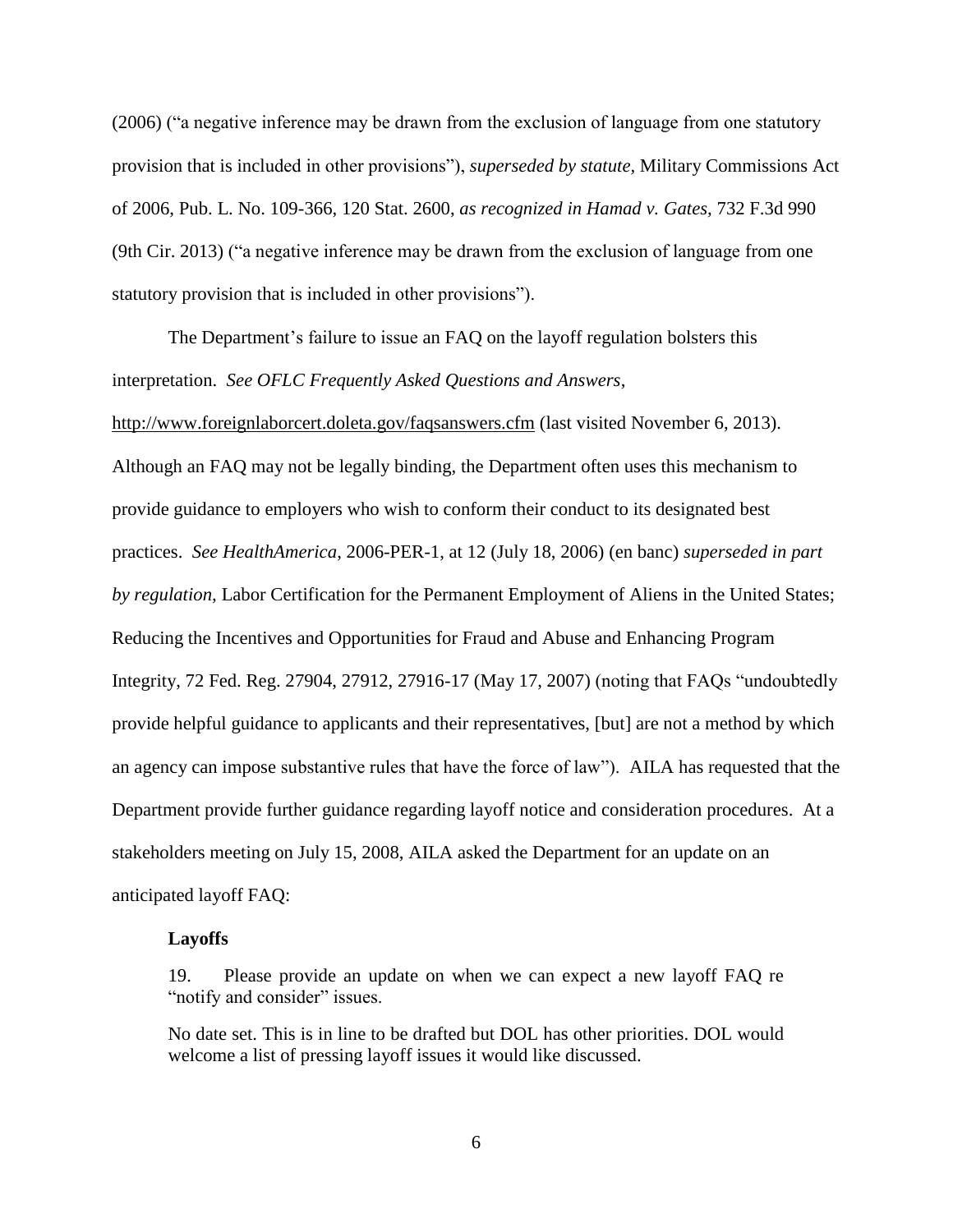*See DOL Stakeholders Meeting July 15, 2008, New Orleans, Louisiana, Report by AILA*, AILA InfoNet Doc. No. 08073066 (July 15, 2008), *available at*

<http://www.aila.org/content/default.aspx?docid=26089> (last visited November 6, 2013). Despite receiving this request over five years ago, the Department still has not issued a layoff FAQ.

### **B. The Absence of Specific Requirements Means that Various Methods of Notice Are Acceptable.**

Given the Department's decision *not* to mandate specific notice procedures or to provide informal guidance regarding best practices, the Department has left employers to choose among a multitude of reasonable methods of complying with § 656.17(k). *See*, *e.g.*, *Sanmina-Sci Corporation*, 2010-PER-00697 (Jan. 19, 2011) (where no procedure is specified for recruitment through an employer referral program with incentives under 20 C.F.R.  $\S$  656.17(e)(1)(ii)(G), employers could adopt reasonable procedure); *cf. Satellite Broad. Co. v. FCC*, 824 F.2d 1, 4 (D.C. Cir. 1987) (an agency "cannot, in effect, punish a member of the regulated class for reasonably interpreting Commission rules. Otherwise the practice of administrative law would come to resemble 'Russian Roulette'").

AILA's practice assistance to its members reflects this understanding. In 2009, AILA

provided the following "practice tip" regarding the layoff regulation:

Acceptable means of notifying laid off workers have not been specified by the DOL. Examples of steps employers have taken to fulfill the notification requirement include: 1) sending an e-mail, letter, or certified mail letter to laid off workers; or 2) posting the position on the employer's website in conjunction with including language in termination letters to check the website for currently available job openings. DOL has not opined as to whether the above steps are acceptable.

. . .

The regulation does not specify whether an employer must first notify then consider potentially qualified workers, or first consider then notify potentially qualified workers. In some cases, an employer may be familiar with the pool of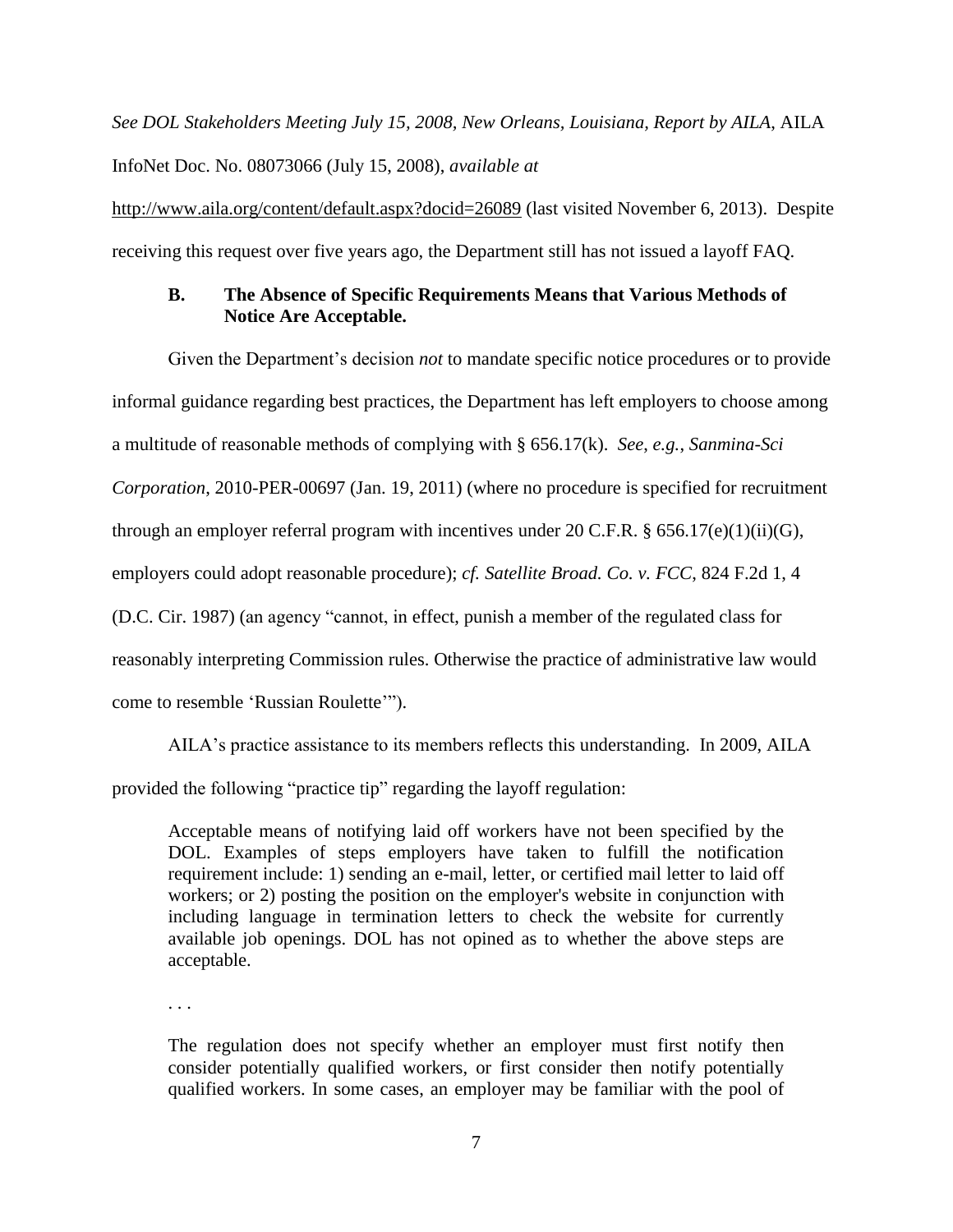laid off workers and can consider whether the laid off workers are potentially qualified to determine whether notification is required. In other cases, an employer may choose to notify all potentially qualified workers who were laid off, and then consider any workers who apply for the position.

*DOL Liaison Practice Tip: Layoffs in the PERM Context*, AILA InfoNet Doc. No. 09021762

(Feb. 17, 2009), *available at* http://www.aila.org/content/default.aspx?docid=42945 (last visited

November 6, 2013).

AILA reiterated this guidance in early 2013:

• Document how the employer provided notice of the sponsored job opportunity to all potentially qualified employees who were laid off in the prior six months. This could be done with letters sent to employees, a notification included as part of their termination/separation package on how to apply to labor certification roles, or through some other means of notification.

*Common Trends in DOL Audits: Practice Pointers*, AILA InfoNet Doc. No. 13012344 (Jan. 23,

2013) *available at* <http://www.aila.org/content/default.aspx?docid=42945> (last visited November 6, 2013).

## **C. Through a Pattern of Decision Making, the Department Approved the Notification Procedures Employed in This Case.**

For years, the Department has approved the notification procedures employed in this case. *See* Brief for Microsoft, *Microsoft Corporation*, 2013-PER-01478, 2013-PER-02904, 2013-PER-02962, at 1 and Addendum (Nov. 7, 2013) ("Brief for Microsoft"). In nearly 200 cases involving virtually identical notification procedures, the Department audited and then approved labor certifications. *Id.* Through this pattern of decision making, the Department has established a practice of approving applications using the notification procedures employed in this case. *See Hillel Hebrew Acad.*, 90-INA-572 (Mar. 4, 1992) (finding that the Department created an established practice through individual CO approvals).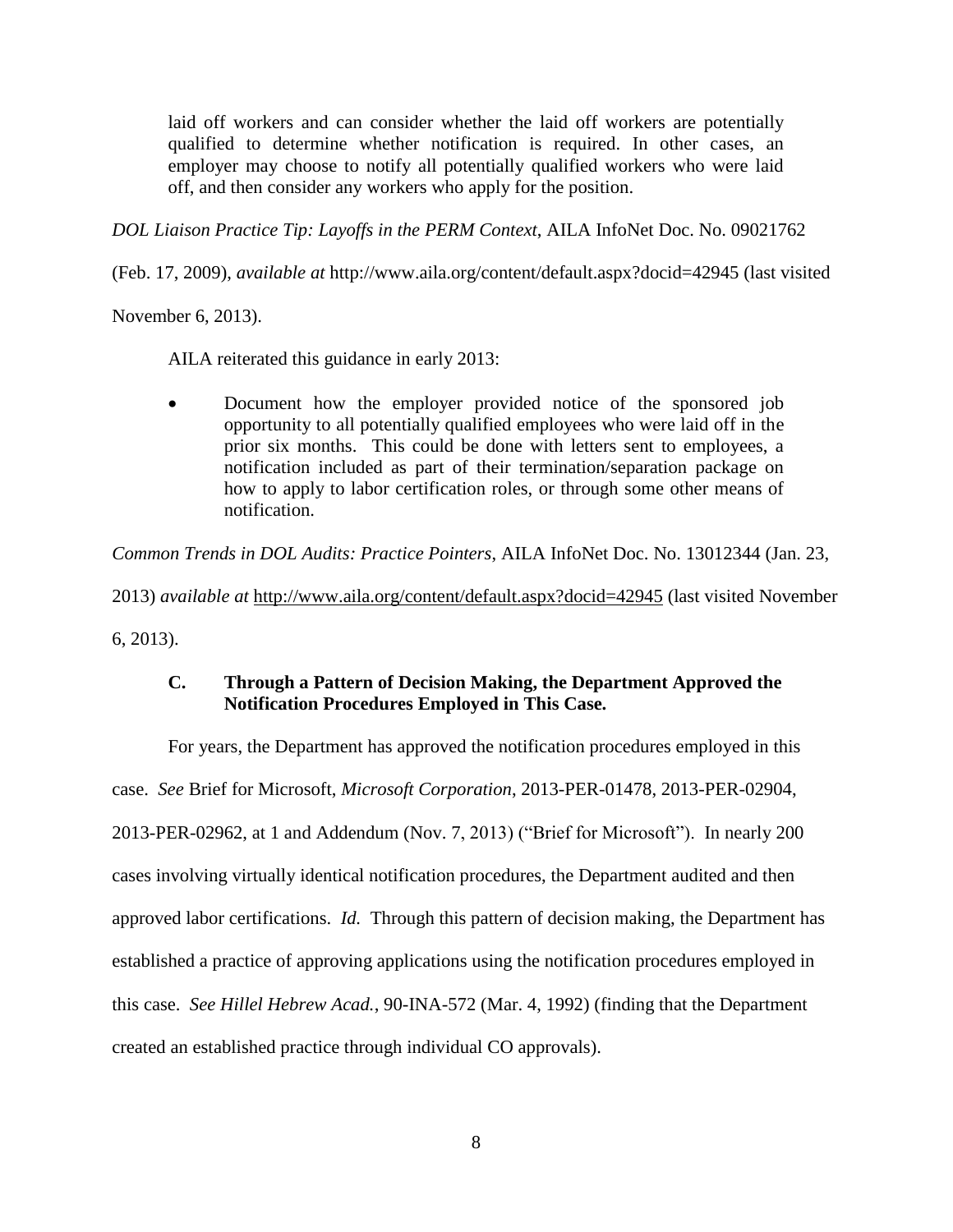Although *amici* do not know how many employers have successfully used this notification process, the sheer volume of applications that will be impacted by this case strongly suggests that this policy was entrenched and widely known. *See* Order Granting En Banc Review, *Microsoft Corporation*, 2013-PER-01478, 2013-PER-02904, 2013-PER-02962 (Sept. 10, 2013) (seeking en banc review because the outcome of this case "will impact thousands of PERM labor certification applications currently pending before the Office of Foreign Labor Certification, including more than 1,400 applications filed by Microsoft Corporation"). The CO's decisions in this case thus represents a clear departure from an established interpretation of the regulation.

## **II. THE BOARD SHOULD NOT ACCORD DEFERENCE TO THE CO'S NEW INTERPRETATION OF 20 C.F.R. § 656.17(k)(1) BECAUSE DOING SO WOULD SUBJECT EMPLOYERS TO UNFAIR SURPRISE.**

The Board has looked to federal court decisions for guidance in determining the level of deference it owes to the Department's reading of its own regulation. In *HealthAmerica*, for example, the Board drew upon *Christensen v. Harris County*, 529 U.S. 576 (2000), in declining to accord "*Chevron*-style" deference to an agency interpretation not issued through a formal adjudication or notice-and-comment rulemaking. *See HealthAmerica*, 2006-PER-1, at 12-13. 3

The Supreme Court has clarified that deference to an agency interpretation is not appropriate unless the regulated parties have received fair notice of the conduct a regulation requires or prohibits. *See*, *e.g.*, *Long Island Care at Home, Ltd. v. Coke*, 551 U.S. 158, 170-71 (2007) (deferring to new interpretation that "create[d] no unfair surprise" because agency had used full notice-and-comment rulemaking); *Martin v. OSHRC*, 499 U.S. 144, 158 (1991)

 $\overline{a}$ 

<sup>3</sup> *Amici* note that "*Chevron*-style" deference—or, more accurately, *Auer* deference normally refers to judicial review of agencies' interpretations of regulations. However, because the Board frequently considers federal court decisions on deference in reviewing decisions by COs, *amici* discuss them here.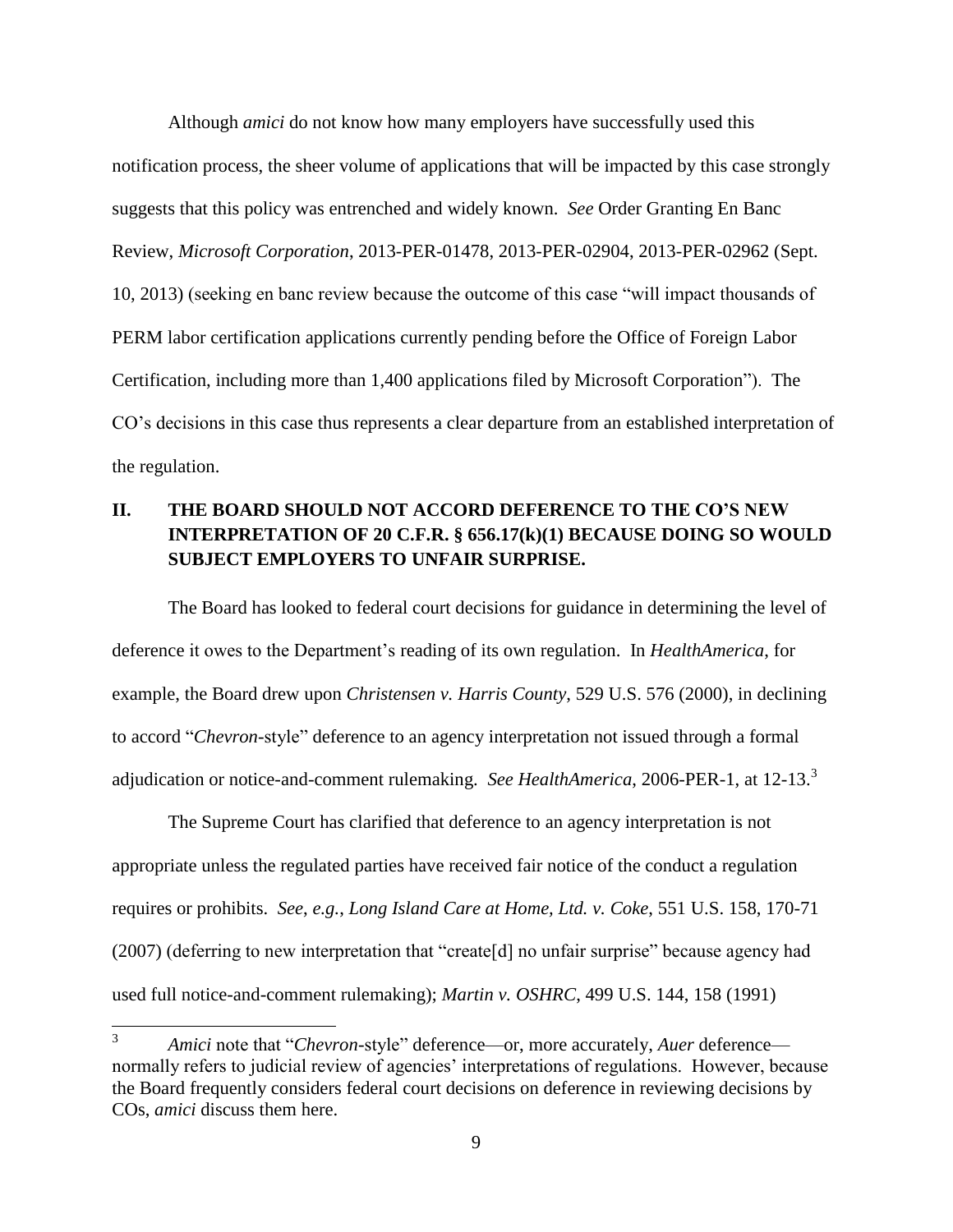(identifying "adequacy of notice to regulated parties" as one factor relevant to the reasonableness of the agency's interpretation); *NLRB v. Bell Aerospace Co.*, 416 U.S. 267, 295 (1974) (suggesting that an agency should not change an interpretation in an adjudicative proceeding where doing so would impose "new liability . . . on individuals for past actions which were taken in good-faith reliance on [agency] pronouncements" or in a case involving "fines or damages").

The Supreme Court elaborated on its reasoning in *Christopher v. SmithKline Beecham Corp.*, which—like the present case—addressed whether to accord deference to the Department of Labor's newly restrictive reading of a broad regulation. *See* 132 S. Ct. 2156, 2165-2169 (2012) (considering and declining to apply deference pursuant to *Auer v. Robbins*, 519 U.S. 452 (1997)). The petitioners in *Christopher*, sales representatives (known as "detailers") for SmithKline Beecham, alleged that they were entitled to overtime compensation under the Fair Labor Standards Act (FLSA). *Id*. at 2163-64. The issue in the case was whether pharmaceutical "detailers" are "outside salesmen," as defined in applicable DOL regulations, and thus exempt from the FLSA's overtime requirements. *Id.* at 2165. Writing for the majority, Justice Alito found that deference to an agency's interpretation of its own regulation was not warranted where it would "impose potentially massive liability on a [regulated entity] for conduct that occurred well before that interpretation was announced." *Id.* at 2167. Noting that pharmaceutical companies had an established practice of treating their detailers as outside salesmen under the FLSA, and that neither the statute nor the DOL regulations provided "clear notice" to the contrary, the Court declined to accord controlling deference to an interpretation that would have subjected employers to "unfair surprise" and violated the principle of "fair warning." *Id.* (internal citation and quotation omitted).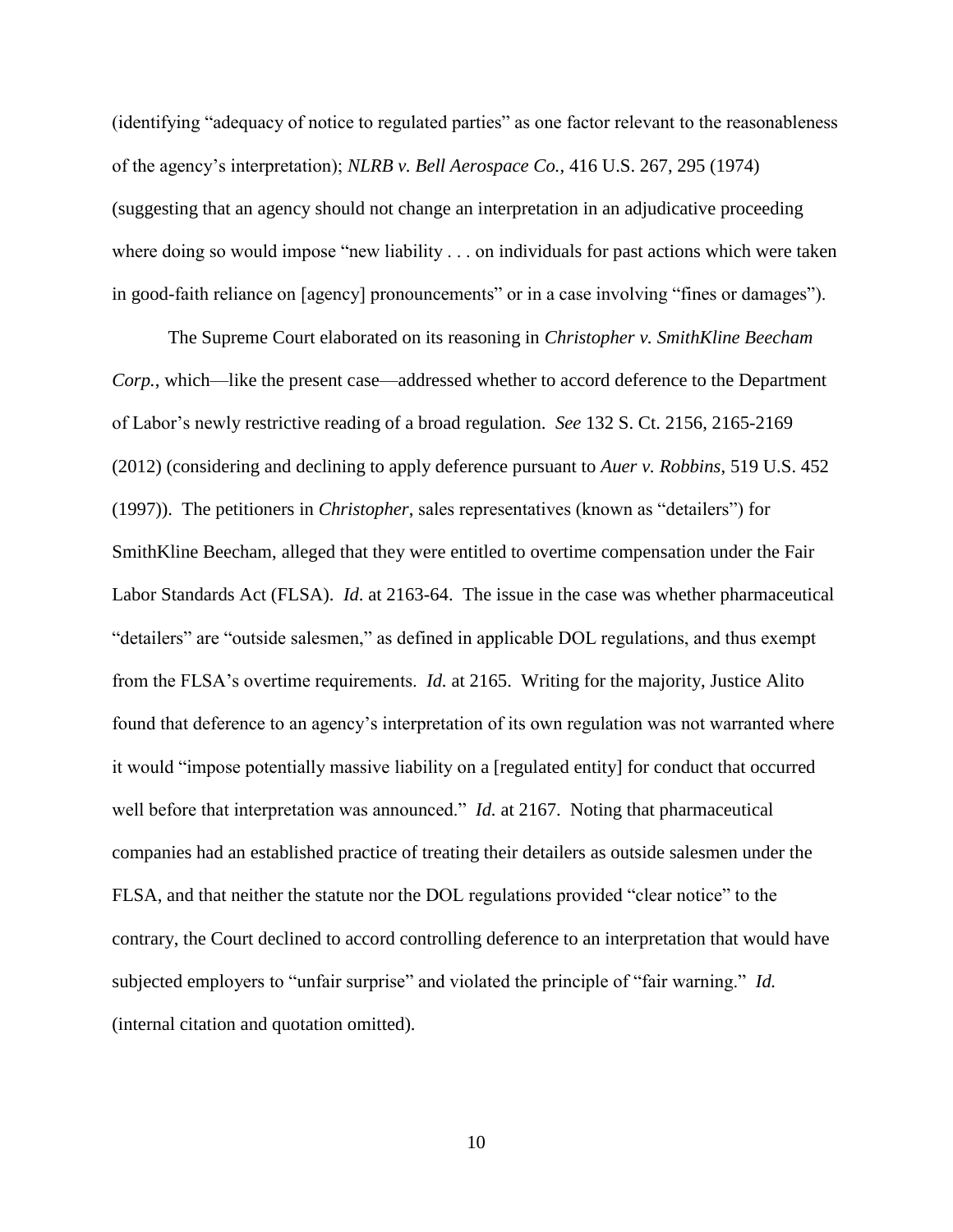The present case similarly involves a clear departure from the Department's established practice. *See* Brief for Microsoft at 1 (nearly 200 audited and approved cases employing virtually identical notification procedures). As in *Christopher*, deference to the CO's interpretation in this case would impose "potentially massive liability" on Microsoft and other employers. If the Board upheld the CO's decisions, thousands of pending PERM applications would be in jeopardy, and both the employers and the employees would be severely impacted. Sponsored individuals would lose the priority dates established by the filing of the PERM applications. As a result, their employers would have to expend significant funds and resources to undertake an additional round of recruitment that would add approximately nine months to the certification process. *See* Brief for Microsoft, at 28 (explaining costs to petitioner and employees in this case). Under these circumstances, deference to the CO's new interpretation is not warranted.

While the Department's lack of adequate notice to regulated parties was an important consideration in *Christopher*, the Court emphasized the "[e]ven more important" fact that the Department "conspicuous[ly]" failed to take any enforcement action during the industry's "decades-long practice" of treating detailers as exempt outside salesmen. *Id.* at 2168. In the present case, the CO not only acquiesced in the employer's use of the "notify and consider" procedures under discussion, but also approved these practices in nearly 200 audited cases filed by Microsoft alone. As in *Christopher*, deference to the underlying decisions is unwarranted because it would inflict "unfair surprise" on employers who have shaped their behavior in accordance with the Department's past practice and would deprive them of "fair warning."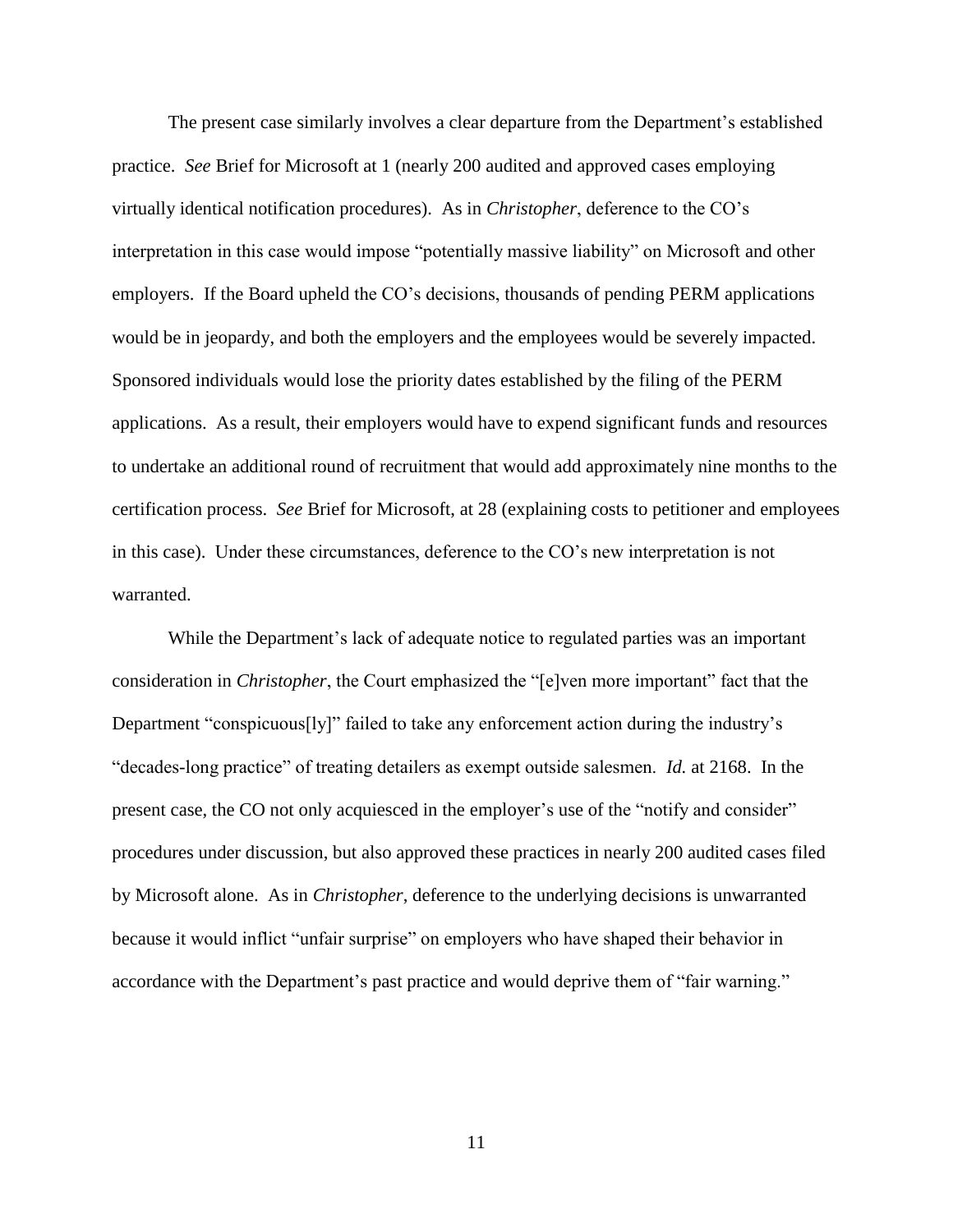## **III. BECAUSE THE CO'S DENIALS IGNORE ESTABLISHED AGENCY PRACTICE AND TREAT SIMILARLY SITUATED APPLICANTS DIFFERENTLY, THEY CONSTITUTE ARBITRARY AND CAPRICIOUS AGENCY ACTION.**

As a "fundamental principle of justice," federal agencies are required to treat similarly situated applicants similarly, *see Zhang v. Gonzales*, 452 F.3d 167, 173 (2d Cir. 2006), and they must follow their established patterns of decision making. *See*, *e.g.*, *Cruz v. Attorney Gen. of U.S.*, 452 F.3d 240, 250 (3d Cir. 2006); *Haoud v. Ashcroft*, 350 F.3d 201, 207-8 (1st Cir. 2003). Ignoring established practices and applying different standards is arbitrary and capricious and thus, pursuant to the Administrative Procedure Act, such decisions must be set aside. 5 U.S.C. § 706(2)(A). *See FCC v. Fox Television Stations, Inc.*, 556 U.S. 502, 515 (2009) ("An agency may not, for example, depart from a prior policy *sub silentio*. . . .").

In the immigration context, circuit courts have held that once an agency has established a general policy or a pattern of decision making, its failure to follow this policy or practice constitutes arbitrary and capricious decision making. *See Cruz*, 452 F.3d at 250; *Haoud*, 350 F.3d at 207. As the First Circuit explained, "[t]he law demands a certain orderliness." *Davila-Bardales v. INS*, 27 F.3d 1, 5 (1st Cir. 1994). "An agency cannot merely flit serendipitously from case to case, like a bee buzzing from flower to flower, making up the rules as it goes along." *Henry v. INS*, 74 F.3d 1, 6 (1st Cir. 1996).

For example, in *Cruz*, an individual ordered removed attempted to reopen his removal proceedings after his criminal conviction was vacated. 452 F.3d at 242. The Board of Immigration Appeals (BIA) denied his request as untimely even though it had granted similar requests in the past. *Id.* On appeal, the Third Circuit found that the BIA should not have ignored its established pattern of reopening cases with vacated convictions regardless of when the noncitizen filed the motion to reopen. *Id.* Specifically, the court noted that "[w]here there is a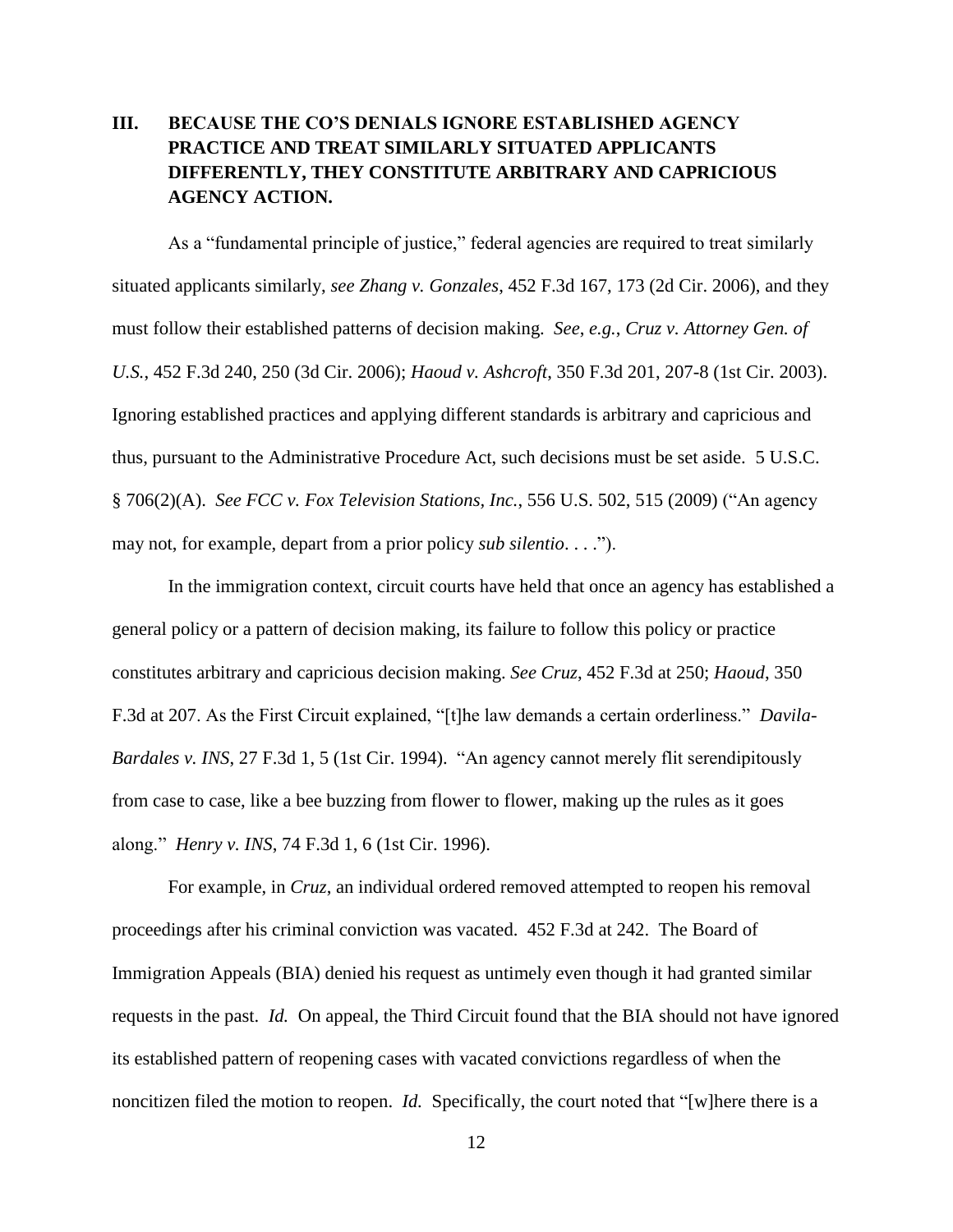consistent pattern of administrative decisions on a given issue, we would expect the [agency] to conform to that pattern or explain its departure from it." *Id.* at 250.

Likewise, in *Haoud*, the First Circuit rejected an agency decision that was inconsistent with a prior decision based on similar facts. There, the BIA had affirmed the denial of an applicant's asylum application based on his claim that negative media coverage within the United States could subject him to persecution in his home country. 350 F.3d at 203. However, the BIA had previously affirmed a grant of asylum based on a similar claim about media coverage. *Id.* at 207. Noting the inconsistent treatment, the First Circuit held that the BIA was required to follow its precedent or fully explain its failure to do so. *Id.* at 207-08.

Significantly, these courts have demanded consistency even when an established pattern of decision making has never been articulated in a published, or designated "precedent," decision. For example, in *Cruz*, many of the BIA's earlier decisions took the form of unpublished opinions. But the court still found that the agency was bound by those decisions:

While the unpublished BIA decisions we have consulted are not necessarily in the category of "selected decisions . . . designated to serve as precedents in all proceedings involving the same issue or issues,"  $8$  C.F.R 1003.1(g), agencies should not move away from their previous rulings without cogent explanation.

452 F.3d at 250. Similarly, in *Haoud*, despite the fact that the earlier case was an unpublished, non-binding decision, the First Circuit held that the BIA still was required to follow that precedent. *See Haoud*, 350 F.3d at 203-04, 207.

This Board also has specifically required consistent CO decision making even though prior certifications are not "binding" precedent. *See Hillel Hebrew Acad.*, 90-INA-572 (Mar. 4, 1992). *Hillel Hebrew Academy* involved the denial of a certification request based on the employer's placement of job postings in small, ethnic newspapers rather than large, mainstream ones. *Id.* However, prior to this denial, COs had consistently granted certification based on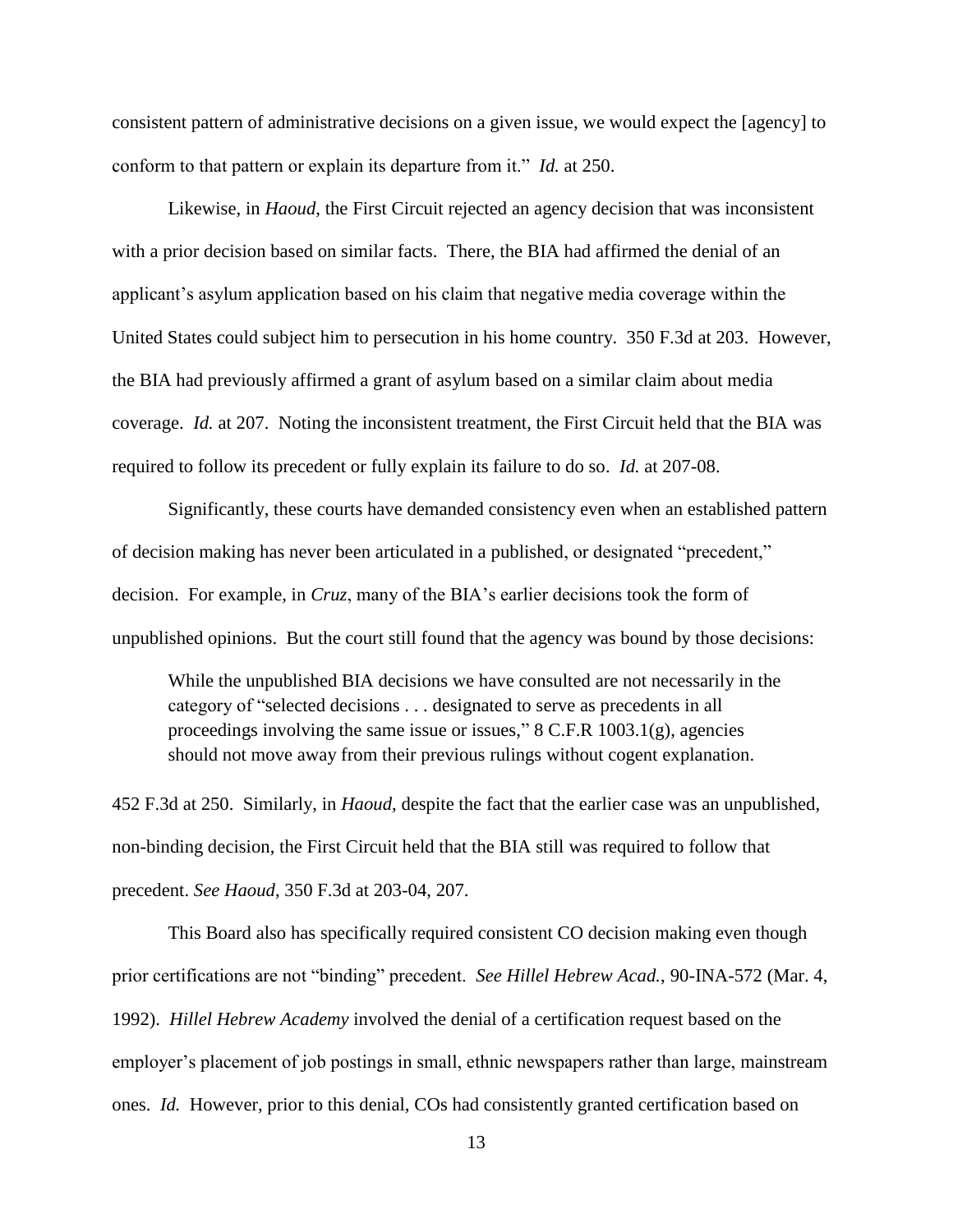placements in the smaller papers. *Id.* On review, the Board stressed that the CO's decisions must be consistent. *Id.* Noting that the employer "followed an established practice of the C.O. which was demonstrated by three recent cases with similar fact patterns," it reversed the denial and held that the "agency must follow its established precedent." *Id.* (relying on *Trunkline LNG Co. v. F.E.R.C.*, 921 F.2d 313, 320 (D.C. Cir. 1990) (noting that an agency cannot abandon an earlier position without providing a "reasoned analysis" for its change)). *See also Dr. Mohsen Hamza*, 90-INA-574 (Apr. 1, 1992) ("We are in complete agreement with Employer as to the need for uniformity of decisions."). $4$ 

In the instant case, the CO's denials represent a clear departure from past agency decision making. Like the BIA in *Cruz*, the Department has an established, informal practice: in nearly 200 audited cases where the employer had used an identical notification process, it approved labor certifications. The Department must either continue this established practice in similarly situated cases or provide a cogent explanation of its rationale for abruptly rejecting it. The CO's failure to do either in this case is arbitrary and capricious.

<sup>&</sup>lt;sup>4</sup> The Board's cases indicating that the CO is not bound by earlier decisions are inapposite and distinguishable from *Hillel Hebrew Academy* in that the Board was not deciding whether an established practice or pattern of decision making is binding. *Albert Einstein Med. Ctr.*, 2009- PER-00379, et al., at 17 (Nov. 21, 2011) (en banc) (noting that the Board has held that a CO's grant is not binding in future cases); *Tedmar's Oak Factory*, 89-INA-62 (Feb. 26, 1990) (noting that "the findings of a C.O. in one case are not necessarily binding on all future cases"); *Pine Ridge Landscaping & Irrigation, Inc.*, 99-INA-103 (Mar. 23, 1999) (the "previous granting of a labor certification in a similar case" is not a "basis for granting labor certification" in the future).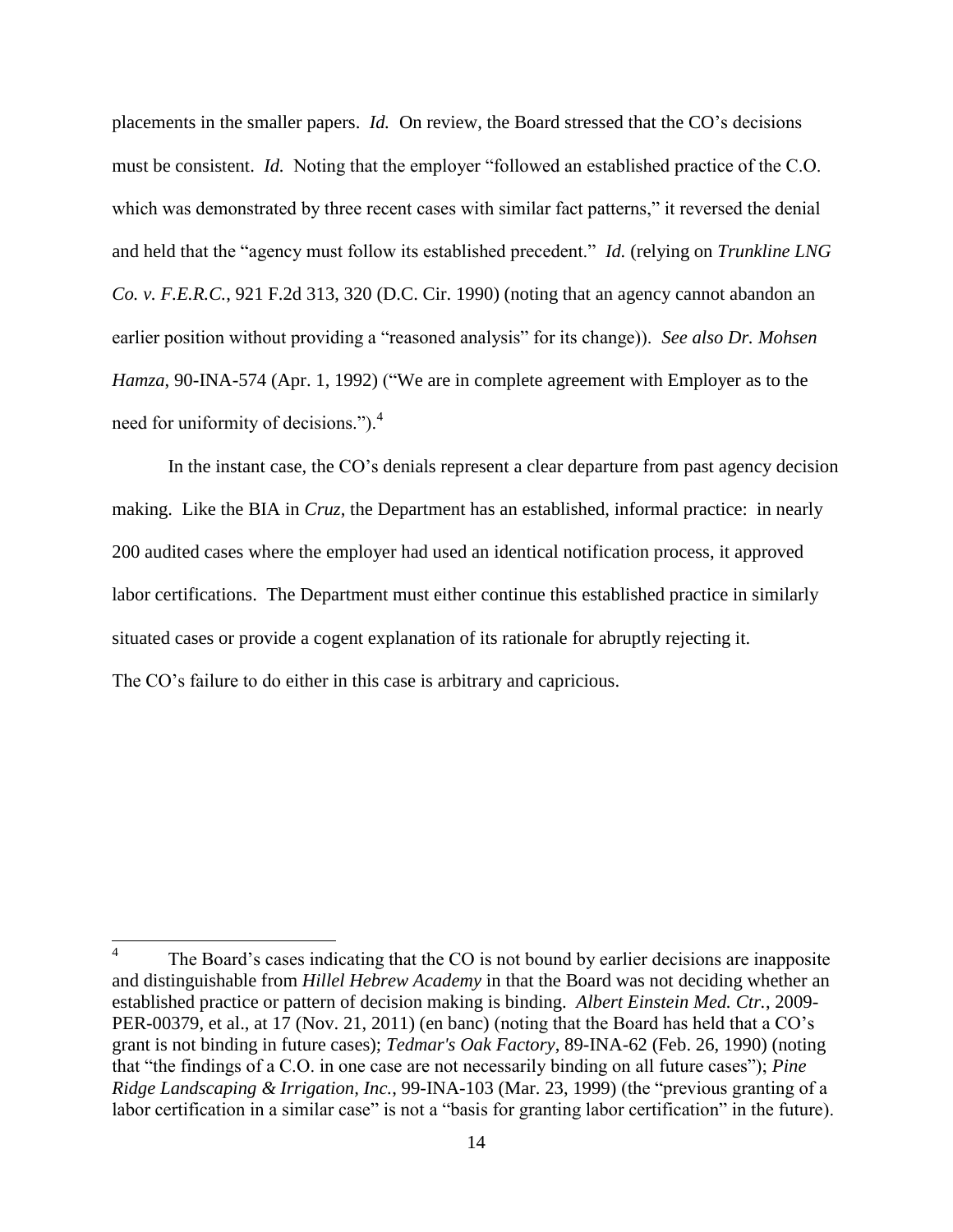## **IV. THE AGENCY'S FAILURE TO PROVIDE ADEQUATE NOTICE TO EMPLOYERS BEFORE ABANDONING ITS ESTABLISHED INTERPRETATION OF 20 C.F.R. § 656.17(k)(1) VIOLATES DUE PROCESS.**

The Board has recognized that it is "compelled to interpret the [PERM] rules in a manner consistent with procedural due process." *Denzel Gunnels, d/b/a Gunnels Arabians*, 2010-PER-00628 at 11 (Nov. 16, 2010). Where an agency fails to provide fair notice of what is required, it violates due process. *See HealthAmerica*, 2006-PER-1, at 17 (Although an agency may adopt strict procedural rules, "[t]he quid pro quo for such stringent criteria is explicit notice.").

Regulations will normally satisfy due process if "a reasonably prudent person, familiar with the conditions the regulations are meant to address and the objectives the regulations are meant to achieve, would have fair warning of what the regulations require." *Freeman United Coal Mining Co. v. FMSHRC*, 108 F.3d 358, 362 (D.C. Cir. 1997); *see Walker Stone Co. v. Sec'y of Labor*, 156 F.3d 1076, 1083-84 (10th Cir. 1998); *Vanco Constr., Inc. v. Donovan*, 723 F.2d 410, 412-14 (5th Cir. 1984); *Ray Evers Welding v. OSHRC*, 625 F.2d 726, 732 (6th Cir. 1980). Where different divisions of an enforcing agency—or, as in this case, different Certifying Officers— disagree about the meaning of regulations, it is unlikely that such regulations provide adequate notice. *See General Elec. Co. v. EPA*, 53 F.3d 1324, 1332 (D.C. Cir. 1995).

The Supreme Court's recent decision in *FCC v. Fox* is particularly instructive. *See FCC v. Fox*, 132 S. Ct. 2307 (2012). Finding that the applicable standards were vague, the Court ordered the FCC to set aside its findings that Fox and ABC had violated a new "fleeting expletives" policy. *Id.* at 2320. The Court declined to defer to the FCC's findings because the agency had failed to give broadcasters fair notice that fleeting expletives and momentary nudity were actionably indecent and previously had issued decisions to the contrary. *Id.* at 2317-20.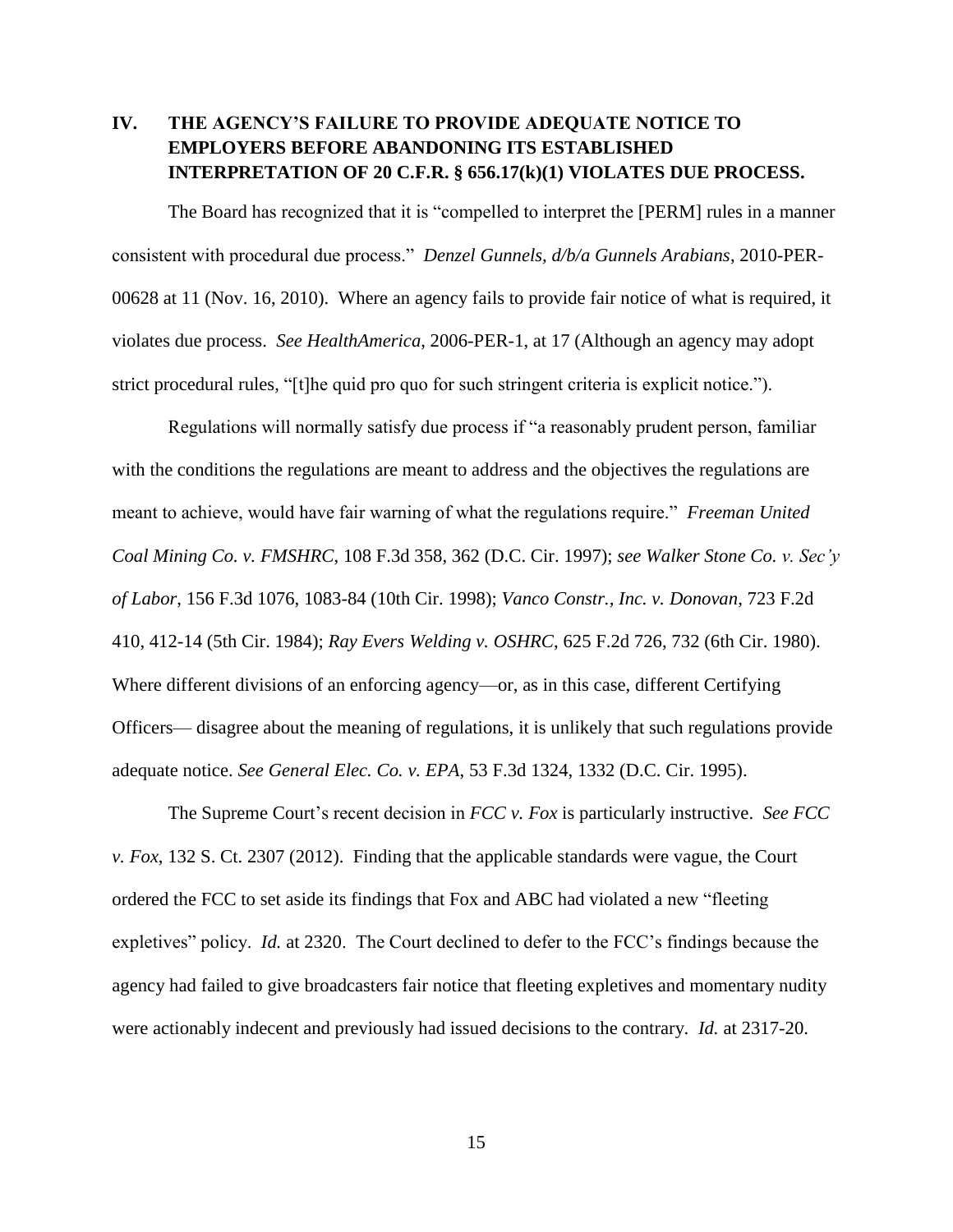As in *Fox*, the employer in this case did not have sufficient—or indeed any—notice that the "notify and consider" procedure required under 20 C.F.R.  $\S$  656.20(k)(1) had changed. Having had nearly 200 applications for labor certification audited and approved following submission of virtually identical information regarding its "notify and consider" procedure, Microsoft reasonably assumed that the procedure complied with the regulatory requirements. Further, the harm to the employer is substantial: Microsoft and other similarly situated employers would suffer substantial losses of time and resources, and thousands of employees would lose their priority dates and possibly their ability to continue working. As a result, the Board should reject the CO's denial on due process grounds.

## **V. EVEN IF THE BOARD WERE TO AFFIRM THE CO'S INTERPRETATION OF THE LAYOFF REGULATION, THE NEW INTERPRETATION SHOULD NOT APPLY RETROACTIVELY.**

If the Board were to affirm the CO's interpretation of 20 C.F.R.  $\S$  656.17(k), this new interpretation should not apply retroactively to those employers who initiated the PERM process prior to the announcement of the new interpretation. As the Supreme Court has explained, "It is one thing to expect regulated parties to conform their conduct to an agency's interpretations once the agency announces them; it is quite another to require regulated parties to divine the agency's interpretations in advance or else be held liable when the agency announces its interpretations for the first time in an enforcement proceeding . . . ." *Christopher v. SmithKline Beecham Corp.*, 132 S. Ct. 2156, 2168 (2012)*.* Here, forcing employers to comply with a new, more rigid interpretation of the notice requirement would undermine fundamental fairness.

In *SEC v. Chenery Corp*, 332 U.S. 194, 203 (1947), the Supreme Court established the standard for determining whether a new agency rule or standard of conduct may apply retroactively or whether it may apply prospectively only. The Court provided, "retroactivity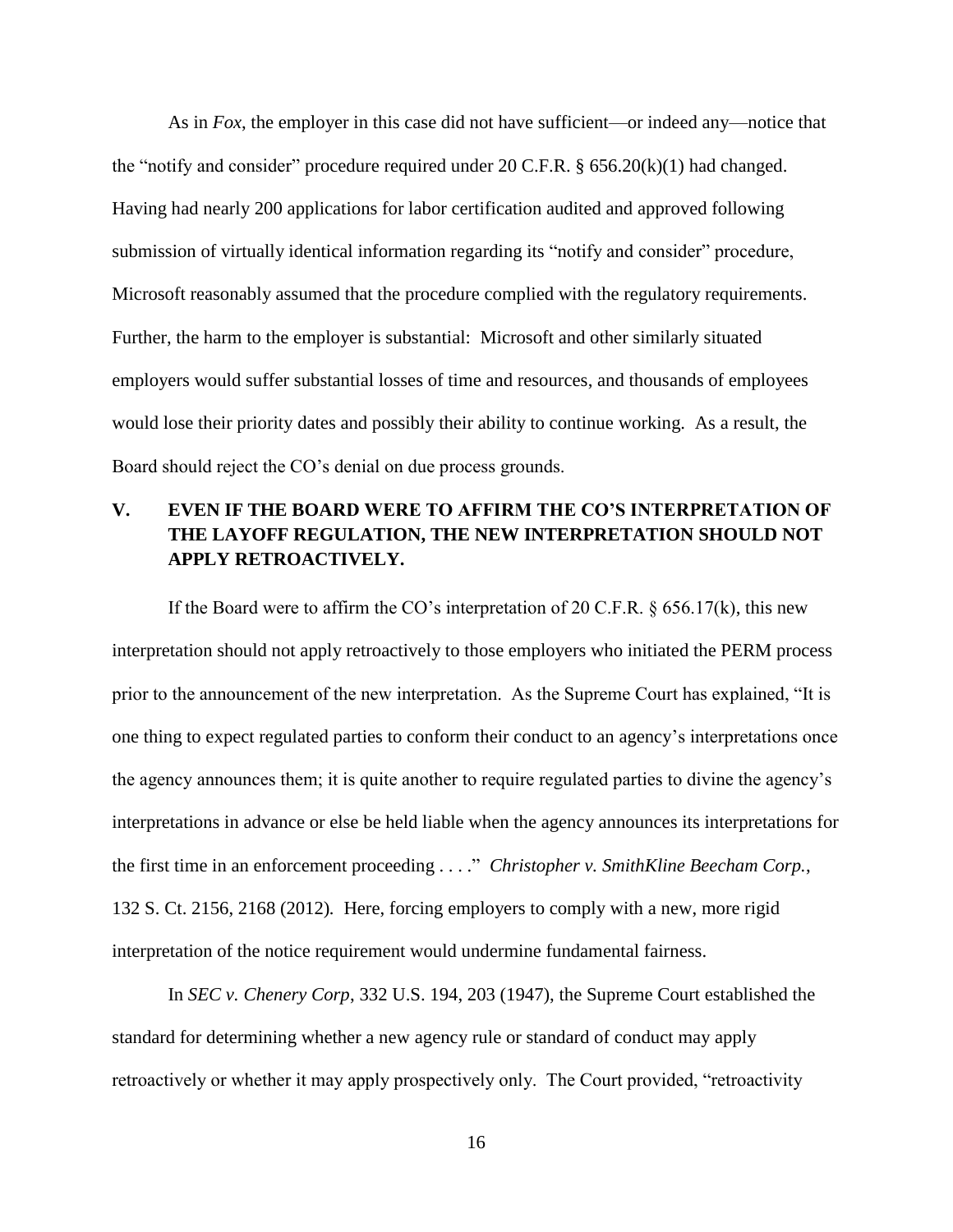must be balanced against the mischief of producing a result which is contrary to a statutory design or to legal and equitable principles. If that mischief is greater than the ill effect of the retroactive application of a new standard, it is not the type of retroactivity which is condemned by law." *Id.* The Supreme Court further explained that new agency rules should not "unduly intrude upon reasonable reliance interests." *Heckler v. Cmty. Health Servs. of Crawford County, Inc*., 467 U.S. 51, 60 n.12 (1984).

Federal courts have refined the *Chenery* standard by adopting a list of factors that should be considered in determining whether an agency may apply a new rule, adopted through adjudication, retroactively. *See*, *e.g.*, *Retail, Wholesale & Dep't Store Union, AFL-CIO v. NLRB*, 466 F.2d 380, 390 (D.C. Cir. 1972) ("*Retail Union*"). The factors, first announced by the U.S. Court of Appeals for the District of Columbia in *Retail Union*, are:

(1) whether the particular case is one of first impression,

(2) whether the new rule represents an abrupt departure from well established practice or merely attempts to fill a void in an unsettled area of law,

(3) the extent to which the party against whom the new rule is applied relied on the former rule,

(4) the degree of the burden which a retroactive order imposes on a party, and

(5) the statutory interest in applying a new rule despite the reliance of a party on the old standard.

*Id.* "This equitable formula focuses attention on the degree of 'surprise,' the harm to the party burdened by the new policy, and the need, in terms of fulfilling the statutory goal, for retroactive effect." William V. Luneburg, *Retroactivity and Administrative Rulemaking*, 1991 Duke L.J. 106, 113 (February 1991). Other courts of appeals have adopted the *Retail Union* test. *See*, *e.g.*, *Lehman v. Burnley*, 866 F.2d 33, 37-38 (2d Cir. 1989); *Laborers' Int'l Union v. Foster Wheeler*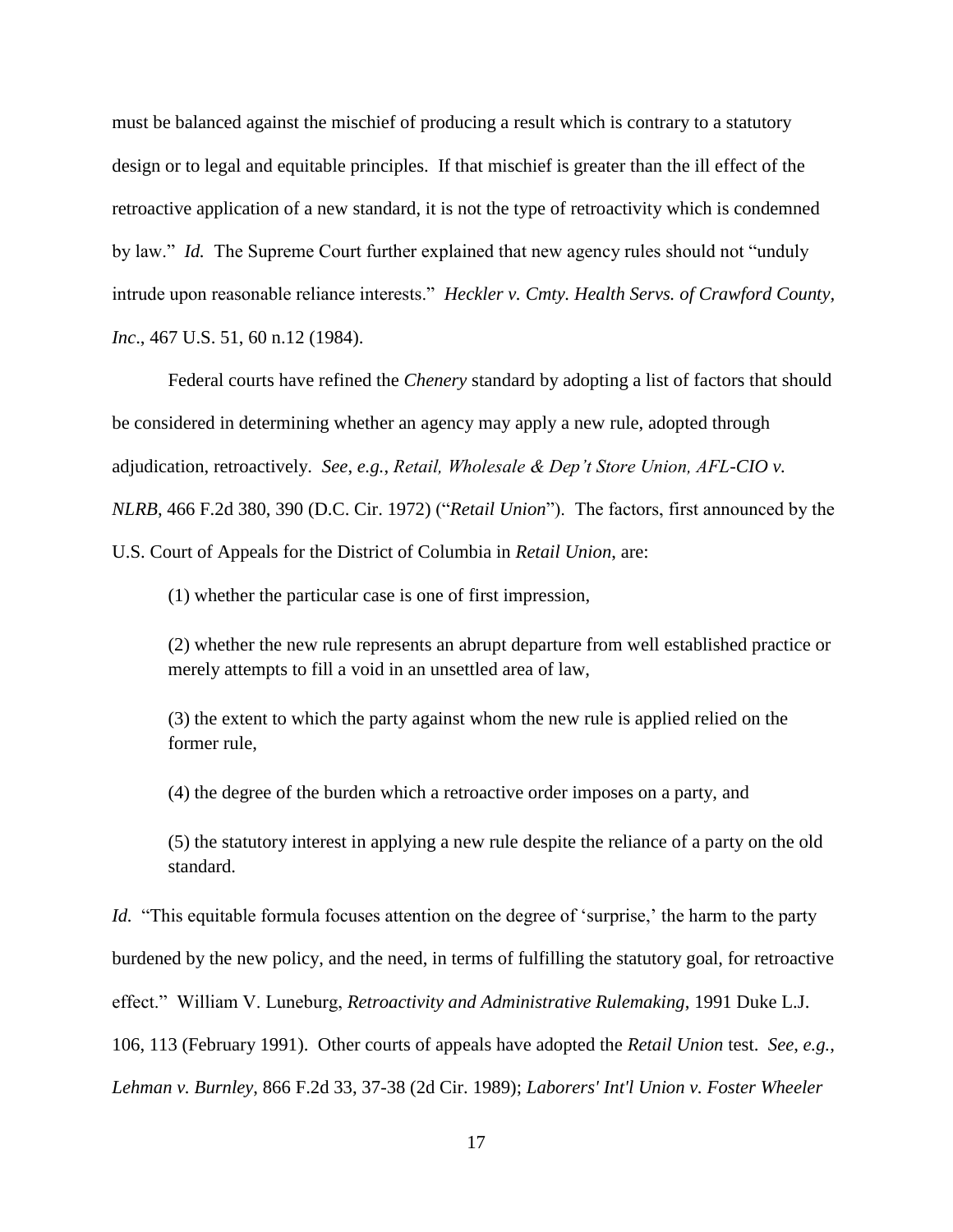*Corp.*, 26 F.3d 375, 392 (3d Cir. 1994); *Montgomery Ward & Co. v. FTC*, 691 F.2d 1322, 1333 (9th Cir. 1982); *Stewart Capital Corp. v. Andrus*, 701 F.2d 846, 848-50 (10th Cir. 1983). 5

Application of the *Retail Union* factors to the instant case counsels against retroactive application of the new interpretation. The second, third and fourth factors weigh heavily in favor of prospectivity. With respect to the second factor, the CO's interpretation of 20 C.F.R. § 656.17(k) is a complete reversal of the agency's established practice. As discussed above, on almost 200 occasions, the Department has approved the notification procedures at issue here. By interpreting 20 C.F.R. § 656.17(k) as precluding this very same process, the new interpretation represents an abrupt departure from prior practice. Microsoft also satisfies the third factor, reliance. In this case, Microsoft reasonably relied on the agency's established practice of approving applications using the same notification procedures. Finally, the fourth factor—the burden—is potentially immense. Microsoft and other employers who initiated the PERM process prior to the announcement of the new interpretation would be severely impacted by its retroactive application. Thousands of employees would lose their priority dates, and their employers would have to invest significant time and resources for a new certification process in each of these cases.

The fifth factor from *Retail Union*—the statutory interest in applying a new interpretation despite the reliance of a party on the old interpretation—is negligible. The Immigration and Nationality Act permits employers to petition for a noncitizen worker only if there are not sufficient U.S. workers who are able, willing, qualified, and available for the sponsored position. INA § 212(a)(5)(A)(i)(I). In order to ensure that there are no able, willing, qualified, and available U.S. workers, those laid off in the past six months must be notified. 20 C.F.R. §

 $\overline{a}$ 

<sup>5</sup> Although the Fifth Circuit has rejected this test, it nonetheless adopted a test that "balances the ills of retroactivity against the disadvantages of prospectivity." *See Microcomputer Tech. Inst. v. Riley*, 139 F.3d 1044, 1050 (5th Cir. 1998).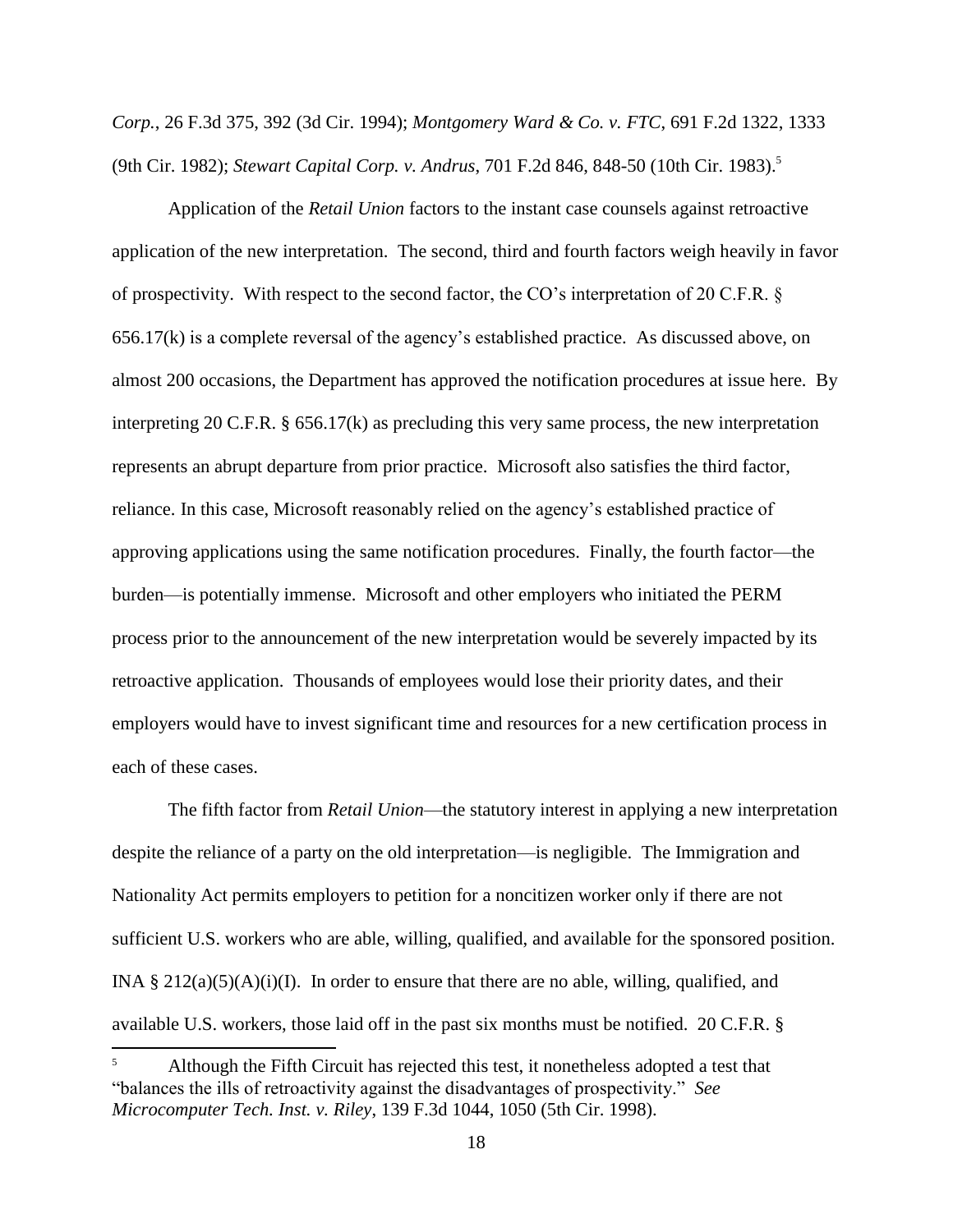656.17(k). There are many different methods of notifying laid off workers, so that even if the Board were to direct employers to use a specified method, the fact that other methods have been used previously does not mean that the statutory interest has been frustrated. To the extent that the new rule adopts a preferred standard of conduct, the statutory interest in applying it to those employers who have previously used other reasonable notification methods to comply with 20 C.F.R. § 656.17 is negligible. Furthermore, given that the immigration laws also facilitate the employment of foreign workers where there are no able, willing, qualified, and available U.S. workers, permitting employers to use their own tested, business-appropriate notification procedures to recruit U.S. workers (until told otherwise) advances statutory interests at issue here.

Finally, the first factor in the *Retail Union* test—whether the case is one of first impression—is not relevant in this case. In *Retail Union*, the court found that the fact that a case is one of first impression favors applying the new rule retroactively. *See Retail Union*, 466 F.2d at 390. As the court explained, "to deny the benefits of a change in the law to the very parties whose efforts were largely responsible for bringing it about might have adverse effects on the incentive of litigants to advance new theories or to challenge outworn doctrines." *Id.* In that case, the new rule in question had been announced in a prior decision—albeit a prior decision issued *after* the party in that case had relied on the prior rule—and thus it was a case of second impression, which did not weigh in favor of retroactive application. *See id.* at 387-88, 390-91.

Although the interpretation of the "notify and consider" requirements of 20 C.F.R. § 656.17(k) may be an issue of first impression before the Board, as the Ninth Circuit recently explained, "*Retail Union's* concerns over issues of 'first impression' and 'second impression' arose in the litigation-intensive context of the NLRB regulating labor disputes between *private*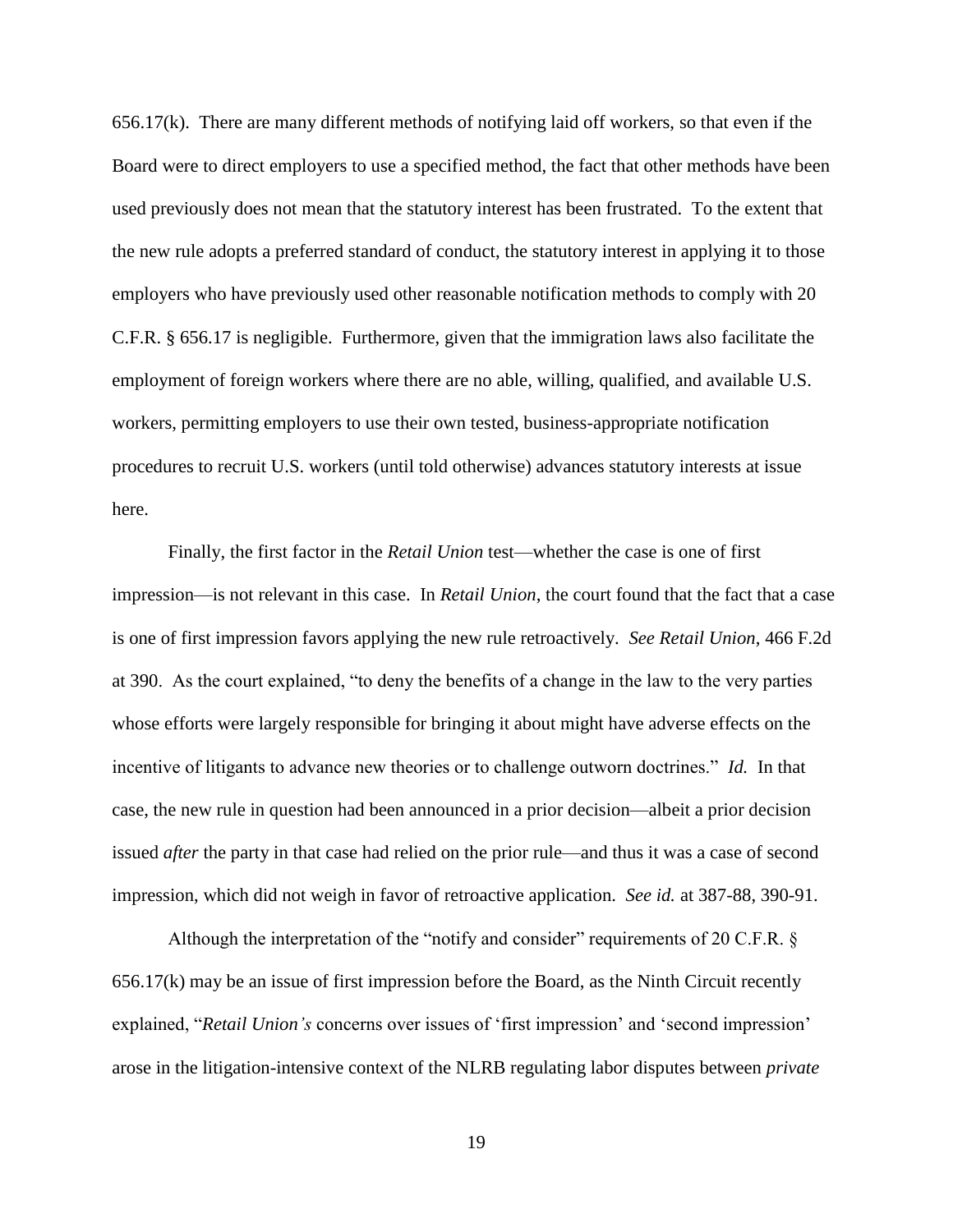*parties.* These concerns may not be well suited to the context of immigration law, where one of the parties will always be the government." Garfias-Rodriguez v. Holder, 702 F.3d 504, 521 (9th Cir. 2012) (en banc) (emphasis added). It would make little sense to permit the government to "benefit" from the change in law in the same way that it makes sense to incentivize the advancement of a new theory presented by a private party. See id. (finding that a noncitizen applying for adjustment of status in removal proceedings "is not analogously situated to either the union or the company in Retail Union because it was the government who brought about the change in the law"). Therefore, the first factor does not weigh in favor of either side and thus is irrelevant to the inquiry.

#### **CONCLUSION**

The CO's departure from established practice without prior notice constitutes arbitrary and capricious decision making and violates due process. For the above reasons, amici curiae urge the Board to reverse the CO's decision below.

November 7, 2013

一樂。

Respectfully submitted,

 $m_{\lambda}$ 

Melissa Crow **Beth Werlin American Immigration Council** 1331 G Street NW, Suite 200 Washington, DC 20005 (202) 507-7523

Russell Abrutyn Anthony Weigel Christina Murdoch American Immigration Lawyers Association 1331 G Street NW, Suite 300 Washington, DC 20005  $(202)$  507-7600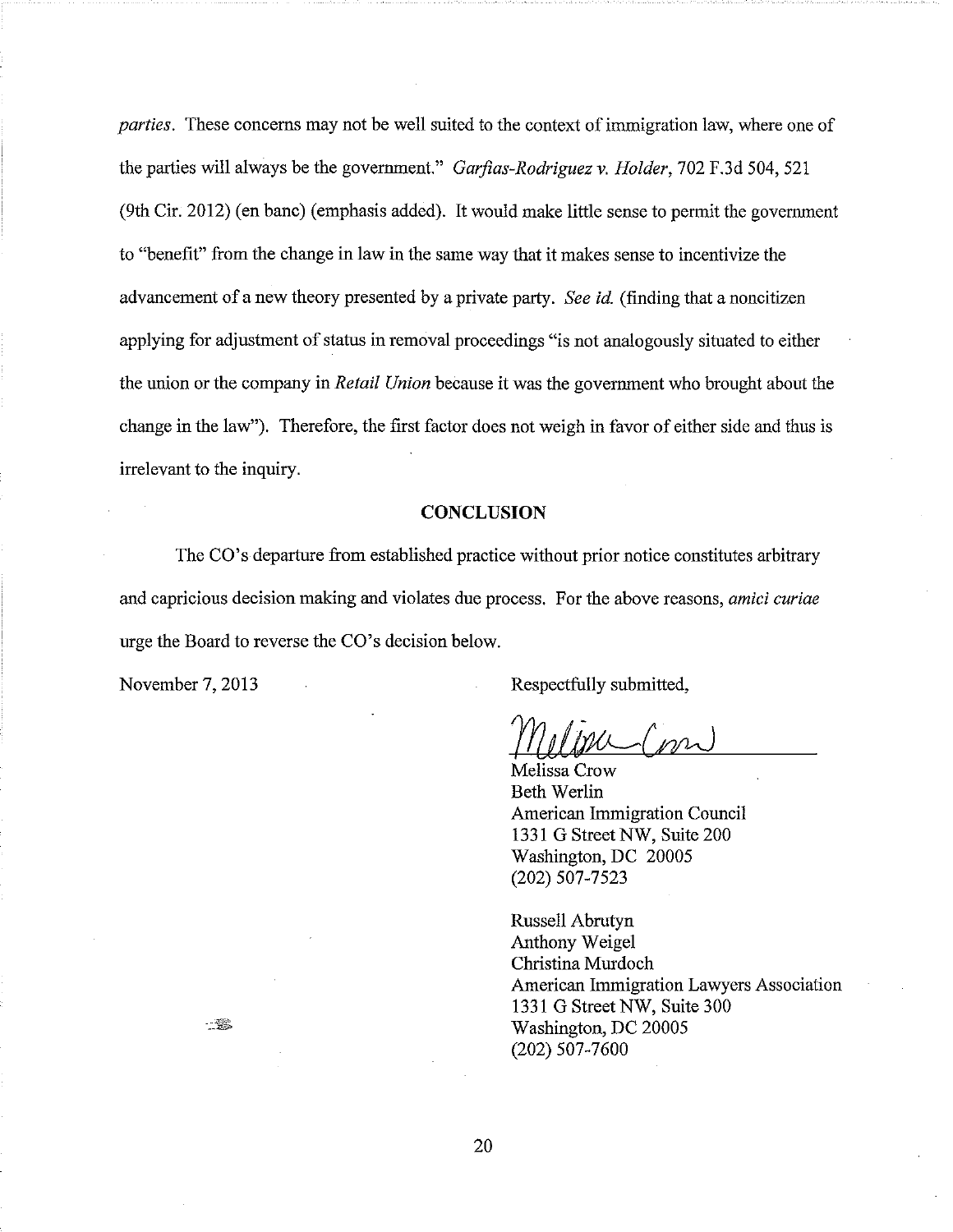### **CERTIFICATE OF SERVICE**

I hereby certify that on November 7, 2013, I filed the foregoing with the Board of Alien

Labor Certification Appeals and served a copy through the United States Postal Service to the

following:

Administrator Office of Foreign Labor Certification U.S. Department of Labor/ETA Room C-4312, FPB 200 Constitution Ave., NW Washington, DC 20210

ALC Certification Officer U.S. Department of Labor/ETA Harris Tower 233 Peachtree Street Suite 410 Atlanta, GA 30303

Counsel for Litigation Employment and Training Legal Services Room N-2101, FPB 200 Constitution Ave., NW Washington, D.C. 20210

Vincent C. Costantino Senior Trial Attorney Division of Employment and Training Legal Services U.S. Department of Labor 200 Constitution Ave., NW, Suite N-2101 Washington, D.C. 20210

Jack Chen Tenzin Tsorpon Microsoft Corporation One Microsoft Way Redmond, WA 98052

Bo Cooper Fragomen, Del Rey, Bernsen & Loewy, LLP 1101 15th Street, NW Suite 700 Washington, DC 20005